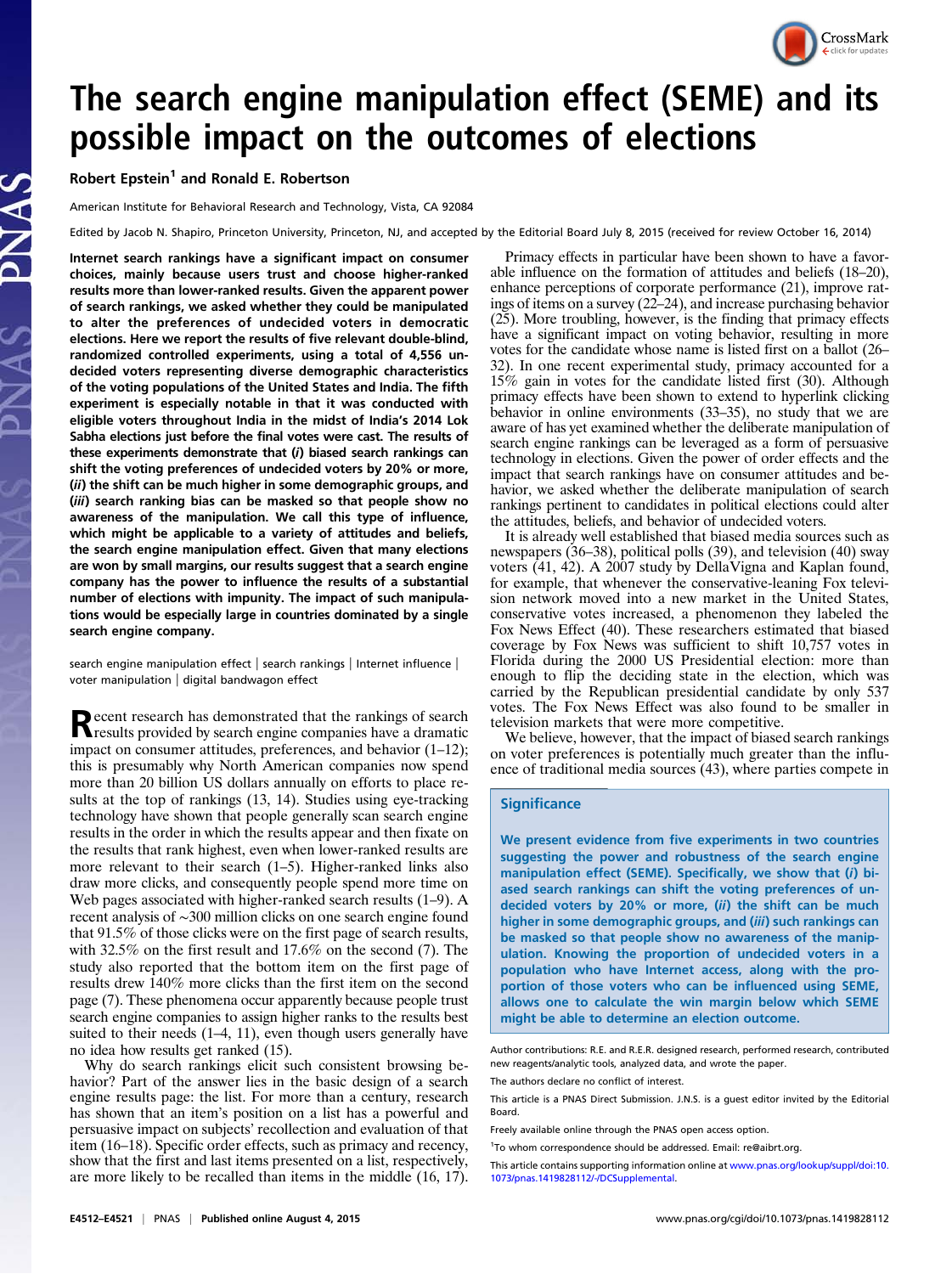an open marketplace for voter allegiance. Search rankings are controlled in most countries today by a single company. If, with or without intervention by company employees, the algorithm that ranked election-related information favored one candidate over another, competing candidates would have no way of compensating for the bias. It would be as if Fox News were the only television network in the country. Biased search rankings would, in effect, be an entirely new type of social influence, and it would be occurring on an unprecedented scale. Massive experiments conducted recently by social media giant Facebook have already introduced other unprecedented types of influence made possible by the Internet. Notably, an experiment reported recently suggested that flashing "VOTE" ads to 61 million Facebook users caused more than 340,000 people to vote that day who otherwise would not have done so (44). Zittrain has pointed out that if Facebook executives chose to prompt only those people who favored a particular candidate or party, they could easily flip an election in favor of that candidate, performing a kind of "digital gerrymandering" (45).

We evaluated the potential impact of biased search rankings on voter preferences in a series of experiments with the same general design. Subjects were asked for their opinions and voting preferences both before and after they were allowed to conduct research on candidates using a mock search engine we had created for this purpose. Subjects were randomly assigned to groups in which the search results they were shown were biased in favor of one candidate or another, or, in a control condition, in favor of neither candidate. Would biased search results change the opinions and voting preferences of undecided voters, and, if so, by how much? Would some demographic groups be more vulnerable to such a manipulation? Would people be aware that they were viewing biased rankings? Finally, what impact would familiarity with the candidates have on the manipulation?

#### Study 1: Three Experiments in San Diego, CA

To determine the potential for voter manipulation using biased search rankings, we initially conducted three laboratory-based experiments in the United States, each using a double-blind control group design with random assignment. For each of the experiments, we recruited 102 eligible voters through newspaper and online advertisements, as well through notices in senior recreation centers, in the San Diego, CA, area.\* The advertisements offered USD\$25 for each subject's participation, and subjects were prescreened in an attempt to match diverse demographic characteristics of the US voting population (46).

Each of the three experiments used 30 actual search results and corresponding Web pages relating to the 2010 election to determine the prime minister of Australia. The candidates were Tony Abbott and Julia Gillard, and the order in which their names were presented was counterbalanced in all conditions. This election was used to minimize possible preexisting biases by US study participants and thus to try to guarantee that our subjects would be truly "undecided." In each experiment, subjects were randomly assigned to one of three groups:  $(i)$  rankings favoring Gillard (which means that higher-ranked search results linked to Web pages that portrayed Gillard as the better candidate),  $(ii)$  rankings favoring Abbott, or  $(iii)$  rankings favoring neither (Fig.  $1 A-C$ ). The order of these rankings was determined based on ratings of Web pages provided by three independent observers. Neither the subjects nor the research assistants who supervised them knew either the hypothesis of the experiment or the groups to which subjects were assigned.

Initially, subjects read brief biographies of the candidates and rated them on 10-point Likert scales with respect to their overall impression of each candidate, how much they trusted each candidate, and how much they liked each candidate. They were also asked how likely they would be to vote for one candidate or the other on an 11-point scale ranging from  $-5$  to  $+5$ , as well as to indicate which of the two candidates they would vote for if the election were held that day.

The subjects then spent up to 15 min gathering more information about the candidates using a mock search engine we had created (called Kadoodle), which gave subjects access to five pages of search results with six results per page. As is usual with search engines, subjects could click on any search result to view the corresponding Web page, or they could click on numbers at the bottom of each results page to view other results pages. The same search results and Web pages were used for all subjects in each experiment; only the order of the search results was varied (Fig. 1). Subjects had the option to end the search whenever they felt they had acquired sufficient information to make a sound decision. At the conclusion of the search, subjects rated the candidates again. When their ratings were complete, subjects were asked (on their computer screens) whether anything about the search rankings they had viewed "bothered" them; they were then given an opportunity to write at length about what, if anything, had bothered them. We did not ask specifically whether the search rankings appeared to be "biased" to avoid false positives typically generated by leading or suggestive questions (47).

Regarding the ethics of our study, our manipulation could have no impact on a past election, and we were also not concerned that it could affect the outcome of future elections, because the number of subjects we recruited was small and, to our knowledge, included no Australian voters. Moreover, our study was designed so that it did not favor any one candidate, so there was no overall bias. The study presented no more than minimal risk to subjects and was approved by the Institutional Review Board (IRB) of the American Institute for Behavioral Research and Technology (AIBRT). Informed consent was obtained from all subjects.

In aggregate for the first three experiments in San Diego, CA, the demographic characteristics of our subjects (mean age, 42.5 y;  $SD = 18.1$  y; range,  $18-95$  y) did not differ from characteristics of the US voting population by more than the following



Fig. 1. Search rankings for the three experiments in study 1. (A) For subjects in group 1 of experiment 1, 30 search results that linked to 30 corresponding Web pages were ranked in a fixed order that favored candidate Julia Gillard, as follows: those favoring Gillard (from highest to lowest rated pages), then those favoring neither candidate, then those favoring Abbott (from lowest to highest rated pages). (B) For subjects in group 2 of experiment 1, the search results were displayed in precisely the opposite order so that they favored the opposing candidate, Tony Abbott. (C) For subjects in group 3 of experiment 1 (the control group), the ranking favored neither candidate. (D) For subjects in groups 1 and 2 of experiment 2, the rankings bias was masked slightly by swapping results that had originally appeared in positions 4 and 27. Thus, on the first page of search results, five of the six results—all but the one in the fourth position—favored one candidate. (E) For subjects in groups 1 and 2 of experiment 3, a more aggressive mask was used by swapping results that had originally appeared in positions 3 and 28.

<sup>\*</sup>Although all participants claimed to be eligible voters in the prescreening, we later discovered that 6.9% of subjects marked "I don't know" and 5.2% of subjects marked "No" in response to a question asking "If you are not currently registered, are you eligible to register for elections?"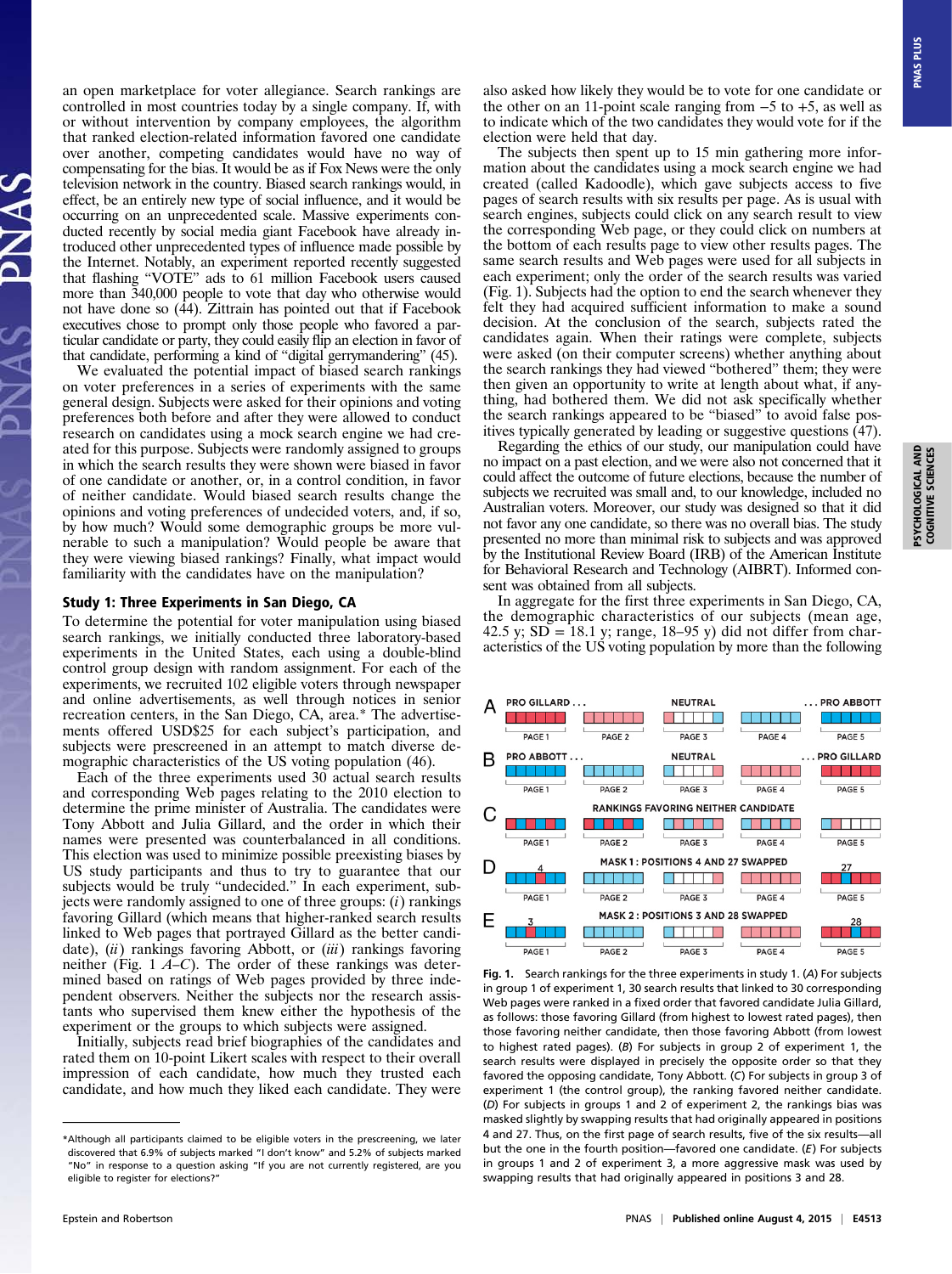

Fig. 2. Clicks on search results and time allocated to Web pages as a function of search result rank, aggregated across the three experiments in study 1. Subjects spent less time on Web pages corresponding to lower-ranked search results (blue curve) and were less likely to click on lower-ranked results (red curve). This pattern is found routinely in studies of Internet search engine use (1–12).

margins: 6.4% within any category of the age or sex measures; 14.1% within any category of the race measure; 18.7% within any category of the income or education measures; and 21.1% within any category of the employment status measure [\(Table S1\)](http://www.pnas.org/lookup/suppl/doi:10.1073/pnas.1419828112/-/DCSupplemental/pnas.201419828SI.pdf?targetid=nameddest=ST1). Subjects' political inclinations were fairly balanced, with 20.3% identifying themselves as conservative, 28.8% as moderate, 22.5% as liberal, and 28.4% as indifferent. Political party affiliation, however, was less balanced, with 21.6% identifying as Republican, 19.6% as Independent, 44.8% as Democrat, 6.2% as Libertarian, and 7.8% as other. In aggregate, subjects reported conducting an average of 7.9 searches  $(SD = 17.5)$  per day using search engines, and 52.3% reported having conducted searches to learn about political candidates. They also reported having little or no familiarity with the candidates (mean familiarity on a scale of 1–10, 1.4;  $SD = 0.99$ ). On average, subjects in the first three experiments spent  $635.9$  s  $(SD = 307.0)$  using our mock search engine.

As expected, higher search rankings drew more clicks, and the pattern of clicks for the first three experiments correlated strongly with the pattern found in a recent analysis of ∼300 million clicks  $[r(13) = 0.90, P < 0.001;$  Kolmogorov–Smirnov test of differences in distributions:  $D = 0.033$ ,  $P = 0.31$ ; Fig. 2] (7). In addition, subjects spent more time on Web pages associated with higher-ranked results (Fig. 2), as well as substantially more time on earlier search pages (Fig. 3).

In experiment 1, we found no significant differences among the three groups with respect to subjects'ratings of the candidates before Web research ([Table S2](http://www.pnas.org/lookup/suppl/doi:10.1073/pnas.1419828112/-/DCSupplemental/pnas.201419828SI.pdf?targetid=nameddest=ST2)). Following the Web research, all candidate ratings in the bias groups shifted in the predicted directions compared with candidate ratings in the control group (Table 1).

Before Web research, we found no significant differences among the three groups with respect to the proportions of people who said that they would vote for one candidate or the other if the election were held today (Table 2). Following Web research, significant differences emerged among the three groups for this measure (Table 2), and the number of subjects who said they would vote for the favored candidate in the two bias groups combined increased by 48.4% (95% CI, 30.8–66.0%; McNemar's test,  $P < 0.01$ ).

We define the latter percentage as vote manipulation power (VMP). Thus, before the Web search, if a total of  $x$  subjects in the bias groups said they would vote for the target candidate, and if, following the Web search, a total of  $x'$  subjects in the bias groups said they would vote for the target candidate,  $VMP =$  $(x'-x)/x$ . The VMP is, we believe, the key measure that an administrator would want to know if he or she were trying to manipulate an election using SEME.

Using a more sensitive measure than forced binary choice, we also asked subjects to estimate the likelihood, on an 11-point scale from  $-5$  to  $+5$ , that they would vote for one candidate or the other if the election were held today. Before Web research, we found no significant differences among the three groups with respect to the likelihood of voting for one candidate or the other [Kruskal–Wallis (K–W) test:  $\chi^2(2) = 1.384$ ,  $P = 0.501$ ]. Following Web research, the likelihood of voting for either candidate in the bias groups diverged from their initial scale values by 3.71 points in the predicted directions [Mann–Whitney (M–W) test:  $u =$ 300.5,  $\bar{P}$  < 0.01]. Notably, 75% of subjects in the bias groups showed no awareness of the manipulation. We counted subjects as showing awareness of the manipulation if  $(i)$  they had clicked on the box indicating that something bothered them about the rankings and  $(ii)$  we found specific terms or phrases in their open-ended comments suggesting that they were aware of bias in the rankings ([SI Text](http://www.pnas.org/lookup/suppl/doi:10.1073/pnas.1419828112/-/DCSupplemental/pnas.201419828SI.pdf?targetid=nameddest=STXT)).

In experiment 2, we sought to determine whether the proportion of subjects who were unaware of the manipulation could be increased with voter preferences still shifting in the predicted directions. We accomplished this by masking our manipulation to some extent. Specifically, the search result that had appeared in the fourth position on the first page of the search results favoring Abbott in experiment 1 was swapped with the corresponding search result favoring Gillard (Fig. 1D). Before Web research, we found no significant differences among the three

 $160$ 

search result page(s) **Average time per search result page(s)** 140 120 100 80 Average time per 60  $40$  $\overline{20}$  $\frac{p_{1}}{p_{2}}$  Pg. 2 Pg. 2 Pg. 2 Pg. 2 Pg. 2 Pg. 2 Pg. 2 Pg. 2 Pg. 2 Pg. 2 Pg. 2 Pg. 2 Pg. 2 Pg. 2 Pg. 2 Pg. 2 Pg. 2 Pg. 2 Pg. 2 Pg. 2 Pg. 2 Pg. 2 Pg. 2 Pg. 2 Pg. 2 Pg. 2 Pg. 2 Pg. 2 Pg. 2 Pg. 2 Pg. 2 Pg. 2 Pg. 2 Pg. 2 Pg **Search result page**

Fig. 3. Amount of time, aggregated across the three experiments in study 1, that subjects spent on each of the five search pages. Subjects spent most of their time on the first search page, a common finding in Internet search engine research (1–12).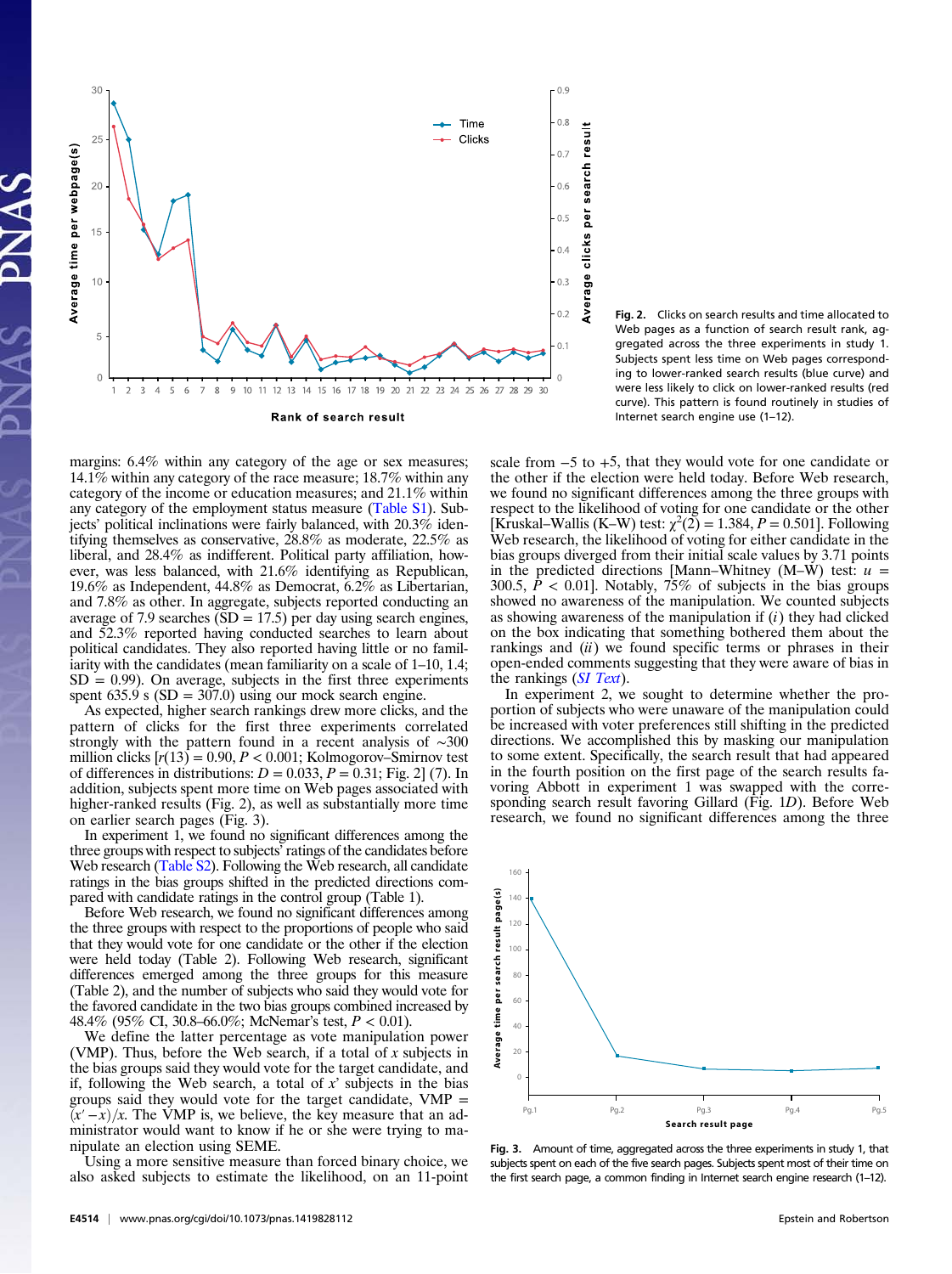#### Table 1. Postsearch shifts in voting preferences for study 1

|            |           |            | Mean deviation from control (SE) |       |                   |       |  |
|------------|-----------|------------|----------------------------------|-------|-------------------|-------|--|
| Experiment | Candidate | Rating     | Gillard bias                     | u     | Abbott bias       | u     |  |
|            | Gillard   | Impression | $1.44(0.56)*$                    | 761.0 | $-1.52(0.56)$ **  | 380.5 |  |
|            |           | Trust      | $1.26(0.53)$ **                  | 779.0 | $-1.85(0.48)$ **  | 330.5 |  |
|            |           | Like       | 0.26(0.54)                       | 615.5 | $-1.73(0.65)$ **  | 387.0 |  |
|            | Abbott    | Impression | $-2.29(0.73)$ **                 | 373.0 | $1.11(0.72)$ **   | 766.5 |  |
|            |           | Trust      | $-2.02(0.63)$ **                 | 384.0 | 0.67(0.76)        | 679.0 |  |
|            |           | Like       | $-1.55(0.71)$                    | 460.5 | $1.17(0.64)$ *    | 733.0 |  |
| 2          | Gillard   | Impression | 0.97(0.65)                       | 704.0 | $-2.38(0.79)$ *** | 325.0 |  |
|            |           | Trust      | 0.94(0.72)                       | 691.5 | $-2.17(0.74)$ **  | 332.5 |  |
|            |           | Like       | 0.55(0.76)                       | 639.5 | $-1.82(0.66)$ **  | 378.0 |  |
|            | Abbott    | Impression | $-1.44(0.81)$ *                  | 395.5 | $1.17(0.75)*$     | 742.0 |  |
|            |           | Trust      | $-0.79(0.81)$                    | 453.5 | $1.85(0.72)$ **   | 774.5 |  |
|            |           | Like       | $-1.44(0.70)*$                   | 429.0 | 0.64(0.71)        | 690.0 |  |
| 3          | Gillard   | Impression | $1.44(0.73)*$                    | 717.5 | $-0.55(0.69)$     | 507.5 |  |
|            |           | Trust      | 0.47(0.70)                       | 620.0 | $-0.23(0.56)$     | 466.5 |  |
|            |           | Like       | 0.44(0.65)                       | 623.5 | $-0.41(0.70)$     | 528.5 |  |
|            | Abbott    | Impression | $-0.32(0.70)$                    | 534.0 | $1.26(0.60)*$     | 750.5 |  |
|            |           | Trust      | $-0.73(0.65)$                    | 498.5 | $1.50(0.58)$ **   | 795.0 |  |
|            |           | Like       | $-0.50(0.61)$                    | 496.0 | 0.88(0.62)        | 681.5 |  |

 $*P < 0.05$ ,  $*P < 0.01$ , and  $***P < 0.001$ : Mann–Whitney u tests were conducted between the control group and each of the bias groups.

groups with respect to subjects' ratings of the candidates ([Table](http://www.pnas.org/lookup/suppl/doi:10.1073/pnas.1419828112/-/DCSupplemental/pnas.201419828SI.pdf?targetid=nameddest=ST2) [S2\)](http://www.pnas.org/lookup/suppl/doi:10.1073/pnas.1419828112/-/DCSupplemental/pnas.201419828SI.pdf?targetid=nameddest=ST2). Following the Web research, all candidate ratings in the bias groups shifted in the predicted directions compared with candidate ratings in the control group (Table 1).

Before Web research, we found no significant differences among the three groups with respect to voting proportions (Table 2). Following Web research, significant differences emerged among the three groups for this measure (Table 2), and the VMP was 63.3% (95% CI, 46.1–80.6%; McNemar's test,  $P < 0.001$ ).

For the more sensitive measure (the 11-point scale), we found no significant differences among the three groups with respect to the likelihood of voting for one candidate or the other before Web research [K-W test:  $\chi^2(2) = 0.888$ ,  $P = 0.642$ ]. Following Web research, the likelihood of voting for either candidate in the bias groups diverged from their initial scale values by 4.44 points in the predicted directions (M-W test:  $u = 237.5$ ,  $P < 0.001$ ). In addition, the proportion of people who showed no awareness of the manipulation increased from 75% in experiment 1 to 85% in experiment 2, although the difference between these percentages was not significant ( $\chi^2 = 2.264$ ,  $P = 0.07$ ).

In experiment 3, we sought to further increase the proportion of subjects who were unaware of the manipulation by using a more aggressive mask. Specifically, the search result that had appeared in the third position on the first page of the search results favoring Abbott in experiment 1 was swapped with the corresponding search result favoring Gillard (Fig. 1E). This mask is a more aggressive one because higher ranked results are viewed more and taken more seriously by people conducting searches (1–12).

Before Web research, we found no significant differences among the three groups with respect to subjects' ratings of candidates ([Table S2\)](http://www.pnas.org/lookup/suppl/doi:10.1073/pnas.1419828112/-/DCSupplemental/pnas.201419828SI.pdf?targetid=nameddest=ST2). Following the Web research, all candidate ratings in the bias groups shifted in the predicted directions compared with candidate ratings in the control group (Table 1).

Before Web research, we found no significant differences among the three groups with respect to voting proportions (Table 2). Following Web research, significant differences did not emerge among

|  | Table 2. Comparison of voting proportions before and after Web research by group for studies 1 and 2 |  |  |  |  |  |  |  |
|--|------------------------------------------------------------------------------------------------------|--|--|--|--|--|--|--|
|--|------------------------------------------------------------------------------------------------------|--|--|--|--|--|--|--|

|       |            |       | research |        | Simulated vote<br>before Web |         | Simulated vote<br>after Web research |             |            |
|-------|------------|-------|----------|--------|------------------------------|---------|--------------------------------------|-------------|------------|
| Study | Experiment | Group | Gillard  | Abbott | $\chi^2$                     | Gillard | Abbott                               | $\chi^2$    | <b>VMP</b> |
| 1     |            |       | 8        | 26     | 5.409                        | 22      | 12                                   | 8.870*      | 48.4%**    |
|       |            | 2     | 11       | 23     |                              | 10      | 24                                   |             |            |
|       |            | 3     | 17       | 17     |                              | 14      | 20                                   |             |            |
|       | 2          |       | 16       | 18     | 2.197                        | 27      | 7                                    | $14.274***$ | 63.3%***   |
|       |            | 2     | 20       | 14     |                              | 12      | 22                                   |             |            |
|       |            | 3     | 14       | 20     |                              | 22      | 12                                   |             |            |
|       | 3          |       | 17       | 17     | 2.199                        | 22      | 12                                   | 3.845       | 36.7%*     |
|       |            | 2     | 21       | 13     |                              | 15      | 19                                   |             |            |
|       |            | 3     | 15       | 19     |                              | 15      | 19                                   |             |            |
| 2     | 4          |       | 317      | 383    | 1.047                        | 489     | 211                                  | 196.280***  | 37.1%***   |
|       |            | 2     | 316      | 384    |                              | 228     | 472                                  |             |            |
|       |            | 3     | 333      | 367    |                              | 377     | 323                                  |             |            |

McNemar's test was conducted to assess VMP significance. VMP, percent increase in subjects in the bias groups combined who said that they would vote for the favored candidate.

\*P < 0.05; \*\*P < 0.01; and \*\*\*P < 0.001: Pearson  $\chi^2$  tests were conducted among all three groups.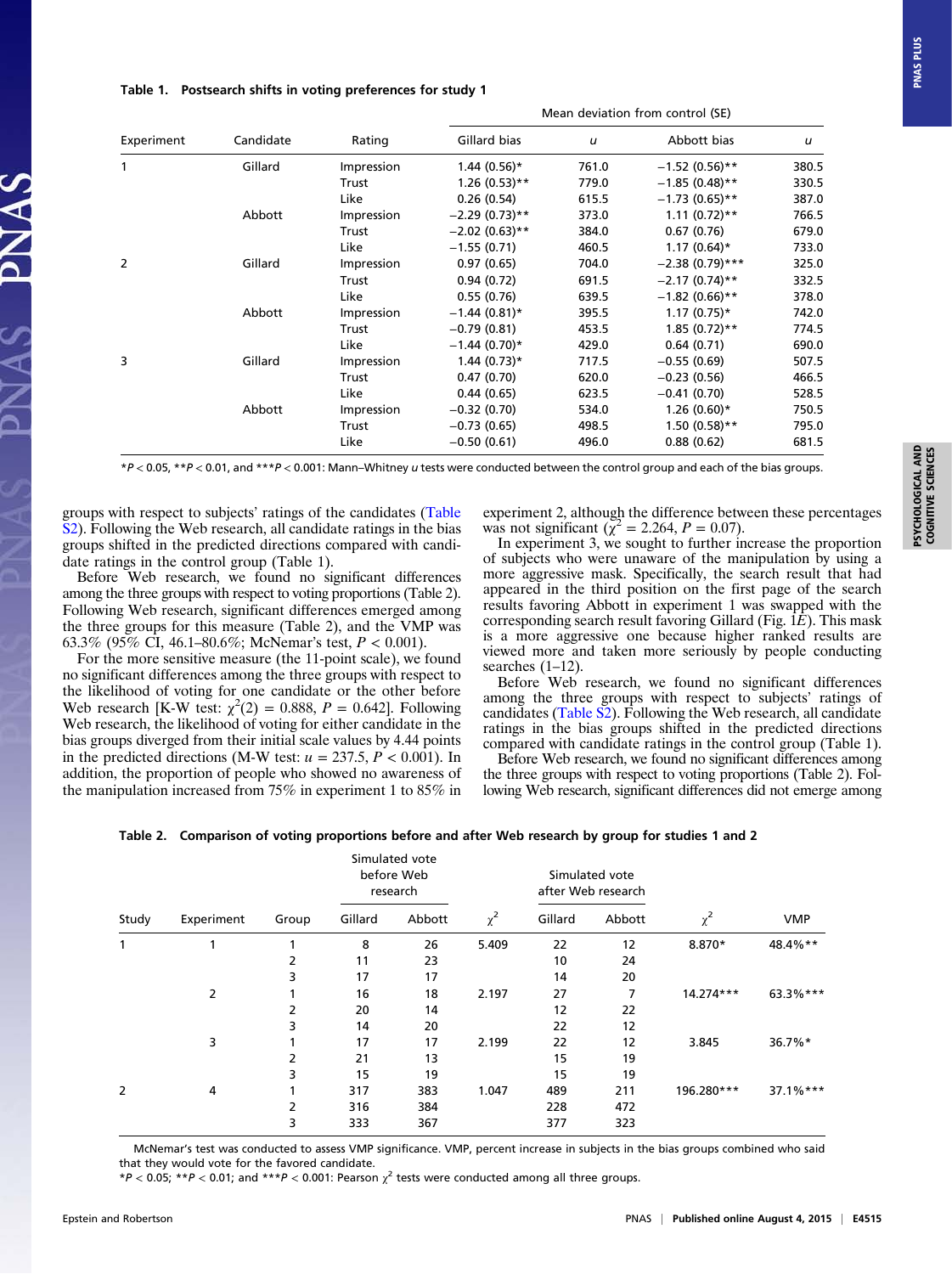the three groups for this measure (Table 2); the VMP, however, was 36.7% (95% CI, 19.4–53.9%; McNemar's test, P < 0.05).

For the more sensitive measure (the 11-point scale), we found no significant differences among the three groups with respect to the likelihood of voting for one candidate or the other before Web research [K-W test:  $\chi^2(2) = 0.624$ ,  $P = 0.732$ ]. Following Web research, the likelihood of voting for either candidate in the bias groups diverged from their initial scale values by 2.62 points in the predicted directions (M-W test:  $u = 297.0$ ,  $P < 0.001$ ). Notably, in experiment 3, no subjects showed awareness of the rankings bias, and the difference between the proportions of subjects who appeared to be unaware of the manipulations in experiments 1 and 3 was significant ( $\chi^2 = 19.429$ ,  $P < 0.001$ ).

Although the findings from these first three experiments were robust, the use of small samples from one US city limited their generalizability and might even have exaggerated the effect size (48).

#### Study 2: Large-Scale National Online Replication of Experiment 3

To better assess the generalizability of SEME to the US population at large, we used a diverse national sample of 2,100 individuals† from all 50 US states [\(Table S1\)](http://www.pnas.org/lookup/suppl/doi:10.1073/pnas.1419828112/-/DCSupplemental/pnas.201419828SI.pdf?targetid=nameddest=ST1), recruited using Amazon's Mechanical Turk [\(mturk.com\)](http://mturk.com/), an online subject pool that is now commonly used by behavioral researchers (49, 50). Subjects (mean age,  $33.9$  y;  $SD = 11.9$  y; range,  $18-81$  y) were exposed to the same aggressive masking procedure we used in experiment 3 (Fig. 1E). Each subject was paid USD\$1 for his or her participation.

Regarding ethical concerns, as in study 1, our manipulation could have no impact on a past election, and we were not concerned that it could affect the outcome of future elections. Moreover, our study was designed so that it did not favor any one candidate, so there was no overall bias. The study presented no more than minimal risk to subjects and was approved by AIBRT's IRB. Informed consent was obtained from all subjects.

Subjects' political inclinations were less balanced than those in study 1, with 19.5% of subjects identifying themselves as conservative, 24.2% as moderate, 50.2% as liberal, and 6.3% as indifferent; 16.1% of subjects identified themselves as Republican, 29.9% as Independent, 43.2% as Democrat, 8.0% as Libertarian, and 2.9% as other. Subjects reported having little or no familiarity with the candidates (mean,  $1.9$ ;  $SD = 1.7$ ). As one might expect in a study using only Internet-based subjects, selfreported search engine use was higher in study 2 than in study 1 [mean searches per day, 15.3;  $SD = 26.3$ ;  $t(529.5)^{\ddagger} = 6.9$ ,  $P \le$ 0.001], and more subjects reported having previously used a search engine to learn about political candidates (86.0%,  $\chi^2$  = 204.1,  $P < 0.001$ ). Subjects in study 2 also spent less time using our mock search engine [mean total time,  $309.2$  s; SD =  $278.7$ ;  $t(381.9)^{\ddagger} = -17.6, P < 0.001$ , but patterns of search result clicks and time spent on Web pages were similar to those we found in study 1 [clicks:  $r(28) = 0.98$ ,  $P < 0.001$ ; Web page time:  $r(28) =$  $0.98, P < 0.001$  and to those routinely found in other studies (1–12).

Before Web research, we found no significant differences among the three groups with respect to subjects' ratings of the candidates ([Table S3\)](http://www.pnas.org/lookup/suppl/doi:10.1073/pnas.1419828112/-/DCSupplemental/pnas.201419828SI.pdf?targetid=nameddest=ST3). Following the Web research, all candidate ratings in the bias groups shifted in the predicted directions compared with candidate ratings in the control group (Table 3).

Before Web research, we found no significant differences among the three groups with respect to voting proportions (Table 2). Following Web research, significant differences emerged among the three groups for this measure (Table 2), and the VMP was 37.1% (95% CI, 33.5–40.7%; McNemar's test,  $P < 0.001$ ). Using poststratification and weights obtained from the 2010 US Census (46) and a 2011 study from Gallup (51), which were scaled to size for age, sex, race, and education, the VMP was 36.7% (95% CI, 33.2– 40.3%; McNemar's test,  $P < 0.001$ ). When weighted using the same demographics via classical regression poststratification (52) [\(Table](http://www.pnas.org/lookup/suppl/doi:10.1073/pnas.1419828112/-/DCSupplemental/pnas.201419828SI.pdf?targetid=nameddest=ST4) [S4](http://www.pnas.org/lookup/suppl/doi:10.1073/pnas.1419828112/-/DCSupplemental/pnas.201419828SI.pdf?targetid=nameddest=ST4)), the VMP was 33.5% (95% CI, 30.1–37.0%, McNemar's test,  $P < 0.001$ ).

For the more sensitive measure (the 11-point scale), we found no significant differences among the three groups with respect to the likelihood of voting for one candidate or the other before Web research [K-W test:  $\chi^2(2) = 2.790, P = 0.248$ ]. Following Web research, the likelihood of voting for either candidate in the bias groups diverged from their initial scale values by 3.03 points in the predicted directions (M-W test:  $u = 1.29 \times 10^5$ ,  $P < 0.001$ ). As one might expect of a more Internet-fluent sample, the proportion of subjects showing no awareness of the manipulation dropped to 91.4%.

The number of subjects in study  $\hat{1}$  was too small to look at demographic differences. In study 2, we found substantial differences in how vulnerable different demographic groups were to SEME. Consistent with previous findings on the moderators of order effects (30–32), for example, we found that subjects reporting a low familiarity with the candidates (familiarity less than 5 on a scale from 1 to 10) were more vulnerable to SEME (VMP = 38.7%; 95% CI, 34.9–42.4%; McNemar's test,  $P < 0.001$ ) than were subjects who reported high familiarity with the candidates (VMP = 19.3%; 95% CI, 9.1–29.5%; McNemar's test,  $P < 0.05$ ), and this difference was significant ( $\chi^2 = 8.417$ ,  $P < 0.01$ ).

We found substantial differences in vulnerability to SEME among a number of different demographic groups ([SI Text](http://www.pnas.org/lookup/suppl/doi:10.1073/pnas.1419828112/-/DCSupplemental/pnas.201419828SI.pdf?targetid=nameddest=STXT)). Although the groups we examined were overlapping and somewhat arbitrary, if one were manipulating an election, information about such differences would have enormous practical value. For example, we found that self-labeled Republicans were more vulnerable to SEME (VMP = 54.4%;  $95\%$  CI, 45.2–63.5%; McNemar's test,  $P < 0.001$ ) than were self-labeled Democrats (VMP = 37.7%; 95% CI, 32.3–43.1%; McNemar's test,  $P <$ 0.001) and that self-labeled divorcees were more vulnerable (VMP = 46.7%; 95% CI, 32.1–61.2%; McNemar's test,  $P < 0.001$ ) than were self-labeled married subjects (VMP =  $32.4\%$ ; 95% CI, 26.8–38.1%; McNemar's test,  $P < 0.001$ ). Among the most vulnerable groups we identified were Moderate Republicans (VMP = 80.0%; 95% CI, 62.5–97.5%; McNemar's test,  $P < 0.001$ ), whereas among the least vulnerable groups were people who reported a household income of \$40,000 to \$49,999 ( $\overrightarrow{VMP} = 22.5\%; 95\% \text{ CI},$ 13.8–31.1%; McNemar's test,  $P < 0.001$ ).

Notably, awareness of the manipulation not only did not nullify the effect, it seemed to enhance it, perhaps because people trust search order so much that awareness of the bias serves to confirm the superiority of the favored candidate. The VMP for people who showed no awareness of the biased search rankings ( $n = 1,280$ ) was 36.3% (95% CI, 32.6–40.1%; McNemar's test,  $P < 0.001$ ), whereas the VMP for people who showed awareness of the bias ( $n = 120$ ) was 45.0% (95% CI, 32.4–57.6%; McNemar's test,  $P < 0.001$ ).

Having now replicated the effect with a large and diverse sample of US subjects, we were concerned about the weaknesses associated with testing subjects on a somewhat abstract election (the election in Australia) that had taken place years before and in which subjects were unfamiliar with the candidates. In real elections, people are familiar with the candidates and are influenced, sometimes on a daily basis, by aggressive campaigning. Presumably, either of these two factors—familiarity and outside influence—could potentially minimize or negate the influence of biased search rankings on voter preferences. We therefore asked if SEME could be replicated with a large and diverse sample of real voters in the midst of a real election campaign.

#### Study 3: SEME Evaluated During the 2014 Lok Sabha Elections in India

In our fifth experiment, we sought to manipulate the voting preferences of undecided eligible voters in India during the 2014 national Lok Sabha elections there. This election was the largest democratic election in history, with more than 800 million eligible voters and more than 430 million votes ultimately cast. We accomplished this by randomly assigning undecided English-speaking

<sup>†</sup> As in study 1, although all participants claimed to be eligible voters in the prescreening, we later discovered that 4.7% of subjects marked "I don't know" and 2.6% of subjects marked "No" in response to a question asking "If you are not currently registered, are you eligible to register for elections?"

<sup>‡</sup> Degrees of freedom adjusted for significant inequality of variances (Welch's t test).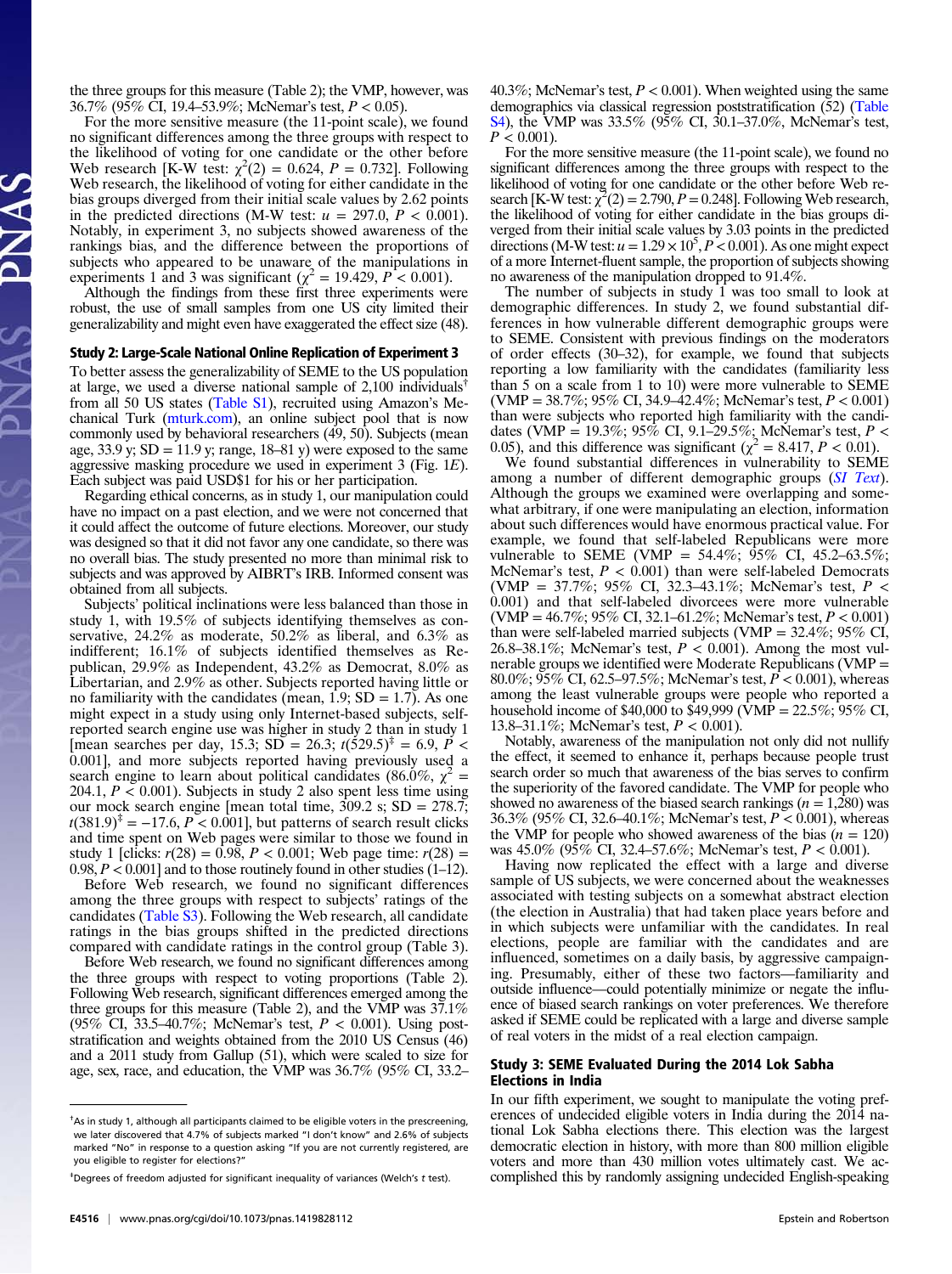Table 3. Postsearch shifts in voting preferences for study 2

| u         |
|-----------|
|           |
| 168,203.5 |
| 167,658.5 |
| 166,544.0 |
| 326,067.0 |
| 318,740.5 |
| 302,318.0 |
|           |

Mean deviation from control (SE)

\*\*\*P < 0.001: Mann–Whitney u tests were conducted between the control group and each of the bias groups.

voters throughout India who had not yet voted (recruited through print advertisements, online advertisements, and online subject pools) to one of three groups in which search rankings favored either Rahul Gandhi, Arvind Kejriwal, or Narendra Modi, the three major candidates in the election.

Subjects were incentivized to participate in the study either with payments between USD\$1 and USD\$4 or with the promise that a donation of approximately USD\$1.50 would be made to a prominent Indian charity that provides free lunches for Indian children. (At the close of the study, a donation of USD\$1,457 was made to the Akshaya Patra Foundation.)

Regarding ethical concerns, because we recruited only a small number of subjects relative to the size of the Indian voting population, we were not concerned that our manipulation could affect the election's outcome. Moreover, our study was designed so that it did not favor any one candidate, so there was no overall bias. The study presented no more than minimal risk to subjects and was approved by AIBRT's IRB. Informed consent was obtained from all subjects.

The subjects  $(n = 2,150)$  were demographically diverse [\(Table](http://www.pnas.org/lookup/suppl/doi:10.1073/pnas.1419828112/-/DCSupplemental/pnas.201419828SI.pdf?targetid=nameddest=ST5) [S5\)](http://www.pnas.org/lookup/suppl/doi:10.1073/pnas.1419828112/-/DCSupplemental/pnas.201419828SI.pdf?targetid=nameddest=ST5), residing in 27 of 35 Indian states and union territories, and political leanings varied as follows: 13.3% identified themselves as politically right (conservative), 43.8% as center (moderate), 26.0% as left (liberal), and 16.9% as indifferent. In contrast to studies 1 and 2, subjects reported high familiarity with the political candidates (mean familiarity Gandhi, 7.9;  $SD = 2.5$ ; mean familiarity Kejriwal,  $7.7$ ; SD =  $2.5$ ; mean familiarity Modi,  $8.5$ ; SD =  $2.1$ ). The full dataset for all five experiments is accessible at [Dataset S1](http://www.pnas.org/lookup/suppl/doi:10.1073/pnas.1419828112/-/DCSupplemental/pnas.1419828112.sd01.xls).

Subjects reported more frequent search engine use compared with subjects in studies 1 or 2 (mean searches per day,  $15.7$ ;  $SD = 30.1$ ), and 71.7% of subjects reported that they had previously used a search engine to learn about political candidates. Subjects also spent less time using our mock search engine (mean total time, 277.4 s;  $SD = 368.3$ ) than did subjects in studies 1 or 2. The patterns of search result clicks and time spent on Web pages in our mock search engine was similar to the patterns we found in study 1 [clicks,  $r(28) = 0.96$ ;  $P < 0.001$ ; Web page time,  $r(28) = 0.91$ ;  $P < 0.001$ ] and study 2 [clicks,  $r(28) = 0.96; P < 0.001;$  Web page time,  $r(28) = 0.92; P < 0.001$ .

Before Web research, we found one significant difference among the three groups for a rating pertaining to Kejriwal, but none for Gandhi or Modi ([Table S6\)](http://www.pnas.org/lookup/suppl/doi:10.1073/pnas.1419828112/-/DCSupplemental/pnas.201419828SI.pdf?targetid=nameddest=ST6). Following the Web research, most of the subjects' ratings of the candidates shifted in the predicted directions (Table 4).

Before Web research, we found no significant differences among the three groups with respect to voting proportions (Table 5). Following Web research, significant differences emerged among the three groups for this measure (Table 5), and the VMP was 10.6% (95% CI, 8.3–12.8%; McNemar's test, P < 0.001). Using poststratification and weights obtained from the 2011 India Census data on literate Indians (53)—scaled to size for age, sex, and location (grouped into state or union territory)—the VMP was 9.4% (95% CI, 8.2–10.6%; McNemar's test,  $P < 0.001$ ). When weighted using the same demographics via classical regression poststratification ([Table S7\)](http://www.pnas.org/lookup/suppl/doi:10.1073/pnas.1419828112/-/DCSupplemental/pnas.201419828SI.pdf?targetid=nameddest=ST7), the VMP was 9.5% (95% CI, 8.3– 10.7%; McNemar's test,  $P < 0.001$ ).

To obtain a more sensitive measure of voting preference in study 3, we asked subjects to estimate the likelihood, on three separate 11-point scales from −5 to +5, that they would vote for each of the candidates if the election were held today. Before Web research, we found no significant differences among the three groups with respect to the likelihood of voting for any of the candidates ([Table](http://www.pnas.org/lookup/suppl/doi:10.1073/pnas.1419828112/-/DCSupplemental/pnas.201419828SI.pdf?targetid=nameddest=ST6) [S6\)](http://www.pnas.org/lookup/suppl/doi:10.1073/pnas.1419828112/-/DCSupplemental/pnas.201419828SI.pdf?targetid=nameddest=ST6). Following Web research, significant differences emerged among the three groups with respect to the likelihood of voting for Rahul Gandhi and Arvind Kejriwal but not Narendra Modi [\(Table S6\)](http://www.pnas.org/lookup/suppl/doi:10.1073/pnas.1419828112/-/DCSupplemental/pnas.201419828SI.pdf?targetid=nameddest=ST6), and all likelihoods shifted in the predicted directions (Table 4). The proportion of subjects showing no awareness of the manipulation in experiment 5 was 99.5%.

In study 3, as in study 2, we found substantial differences in how vulnerable different demographic groups were to SEME ([SI](http://www.pnas.org/lookup/suppl/doi:10.1073/pnas.1419828112/-/DCSupplemental/pnas.201419828SI.pdf?targetid=nameddest=STXT) [Text](http://www.pnas.org/lookup/suppl/doi:10.1073/pnas.1419828112/-/DCSupplemental/pnas.201419828SI.pdf?targetid=nameddest=STXT)). Consistent with the findings of study 2 and previous findings on the moderators of order effects (30–32), for example, we found that subjects reporting a low familiarity with the candidates (familiarity less than 5 on a scale from 1 to 10) were more vulnerable to SEME (VMP =  $13.7\%$ ; 95% CI, 4.3–23.2%; McNemar's test,  $P = 0.17$ ) than were subjects who reported high familiarity with the candidates (VMP =  $10.3\%$ ; 95% CI, 8.0– 12.6%; McNemar's test,  $P < 0.001$ ), although this difference was not significant ( $\chi^2 = 0.575$ ,  $P = 0.45$ ).

As in study 2, although the demographic groups we examined were overlapping and somewhat arbitrary, if one was manipulating an election, information about such differences would have enormous practical value. For example, we found that subjects between ages 18 and 24 were less vulnerable to SEME (VMP = 8.9%; 95% CI, 5.0–12.8%; McNemar's test,  $P < 0.05$ ) than were subjects between ages 45 and 64 (VMP =  $18.9\%$ ; 95% CI, 6.3– 31.5%; McNemar's test,  $P = 0.10$  and that self-labeled Christians were more vulnerable (VMP = 30.7%; 95% CI, 20.2–41.1%; McNemar's test,  $P < 0.001$ ) than self-labeled Hindus (VMP = 8.7%; 95% CI, 6.3–11.1%; McNemar's test, P < 0.001). Among the most vulnerable groups we identified were unemployed males from Kerala (VMP = 72.7%; 95% CI, 46.4–99.0%; McNemar's test,  $P < 0.05$ ), whereas among the least vulnerable groups were female conservatives (VMP = −11.8%; 95% CI, −29.0%–5.5%; McNemar's test,  $P = 0.62$ ).

A negative VMP might suggest oppositional attitudes or an underdog effect for that group (54). No negative VMPs were found in the demographic groups examined in study 2, but it is understandable that they would be found in an election in which people are highly familiar with the candidates (study 3). As a practical matter, where a search engine company has the ability to send people customized rankings and where biased search rankings are likely to produce an oppositional response with certain voters, such rankings would probably not be sent to them. Eliminating the 2.6% of our sample  $(n = 56)$  with oppositional responses, the overall VMP in this experiment increases from 10.6% to 19.8% (95% CI, 16.8–22.8%;  $n = 2,094$ ; McNemar's test:  $P < 0.001$ ).

As we found in study 2, awareness of the manipulation appeared to enhance the effect rather than nullify it. The VMP for people PSYCHOLOGICAL AND COGNITIVE SCIENCES

PSYCHOLOGICAL AND<br>COGNITIVE SCIENCES

<sup>§</sup> English is one of India's two official languages, the other being Hindi.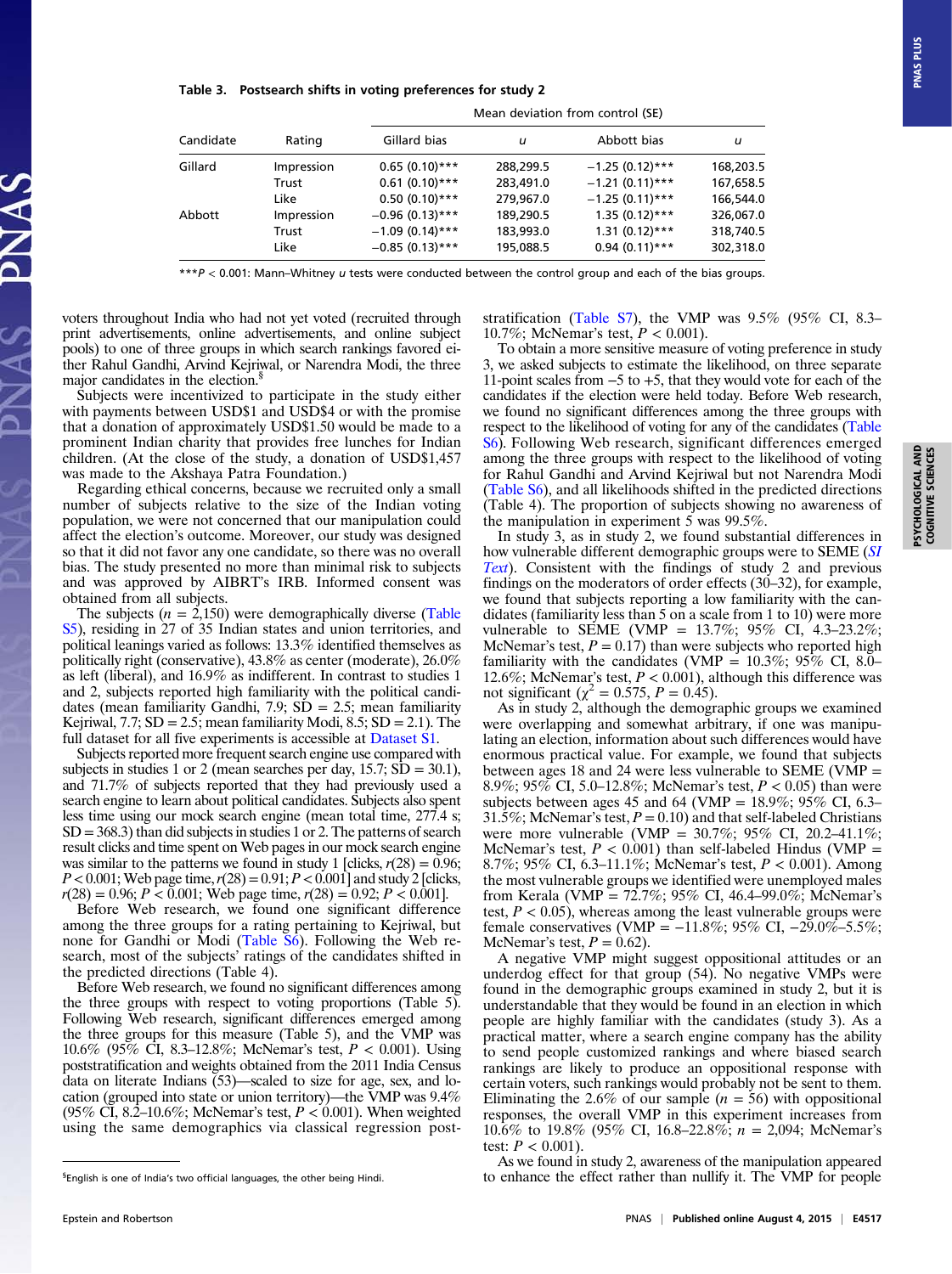Table 4. Postsearch shifts in voting preferences for study 3

|           |                   |            |               | Mean (SE)     |               |  |
|-----------|-------------------|------------|---------------|---------------|---------------|--|
| Candidate | Rating            | $\chi^2$   | Gandhi bias   | Kejriwal bias | Modi bias     |  |
| Gandhi    | Impression        | 3.61       | $-0.16(0.06)$ | $-0.21(0.06)$ | $-0.30(0.06)$ |  |
|           | Trust             | $21.19***$ | 0.14(0.06)    | $-0.04(0.07)$ | $-0.20(0.06)$ |  |
|           | Like              | $12.99**$  | $-0.09(0.07)$ | $-0.17(0.06)$ | $-0.34(0.06)$ |  |
|           | Voting likelihood | $10.79**$  | 0.16(0.07)    | $-0.04(0.07)$ | $-0.18(0.07)$ |  |
| Kejriwal  | Impression        | $17.75***$ | $-0.30(0.06)$ | $-0.11(0.06)$ | $-0.39(0.05)$ |  |
|           | Trust             | 26.69***   | $-0.17(0.07)$ | 0.15(0.06)    | $-0.16(0.06)$ |  |
|           | Like              | 24.74***   | $-0.31(0.06)$ | 0.05(0.06)    | $-0.23(0.06)$ |  |
|           | Voting likelihood | $13.22**$  | $-0.03(0.06)$ | 0.17(0.07)    | $-0.12(0.06)$ |  |
| Modi      | Impression        | 24.98***   | $-0.22(0.06)$ | $-0.21(0.06)$ | 0.12(0.05)    |  |
|           | Trust             | 18.78***   | $-0.04(0.06)$ | $-0.10(0.06)$ | 0.23(0.06)    |  |
|           | Like              | $16.89***$ | $-0.16(0.05)$ | $-0.09(0.06)$ | 0.19(0.06)    |  |
|           | Voting likelihood | $31.07***$ | $-0.07(0.07)$ | $-0.10(0.06)$ | 0.33(0.06)    |  |

\*\*P < 0.01 and \*\*\*P < 0.001: for each rating, a Kruskal–Wallis  $\chi^2$  test was used to assess significance of group differences.

who showed no awareness of the biased search rankings  $(n =$ 2,140) was 10.5% (95% CI, 8.3–12.7%; McNemar's test, P < 0.001), whereas the VMP for people who showed awareness of the bias ( $n = 10$ ) was 33.3%.

The rankings and Web pages we used in study 3 were selected by the investigators based on our limited understanding of Indian politics and perspectives. To optimize the rankings, midway through the election process we hired a native consultant who was familiar with the issues and perspectives pertinent to undecided voters in the 2014 Lok Sabha Election. Based on the recommendations of the consultant, we made slight changes to our rankings on 30 April, 2014. In the preoptimized rankings group ( $n = 1,259$ ), the VMP was 9.5% (95% CI, 6.8–12.2%; McNemar's test,  $P <$ 0.001); in the postoptimized rankings group ( $n = 891$ ), the VMP increased to 12.3% (95% CI, 8.5–16.1%; McNemar's test,  $P \lt \theta$ 0.001). Eliminating the 3.1% of the subjects in the postoptimization sample with oppositional responses ( $n = 28$ ), the VMP increased to 24.5% (95% CI, 19.3–29.8%;  $n = 863$ ).

#### Discussion

Elections are often won by small vote margins. Fifty percent of US presidential elections were won by vote margins under 7.6%, and 25% of US senatorial elections in 2012 were won by vote margins under 6.0% (55, 56). In close elections, undecided voters can make all of the difference, which is why enormous resources are often focused on those voters in the days before the election (57, 58). Because search rankings biased toward one candidate can apparently sway the voting preferences of undecided voters without their awareness and, at least under some circumstances, without any possible competition from opposing candidates, SEME appears to be an especially powerful tool for manipulating elections. The Australian election used in studies 1 and 2 was won by a margin of only 0.24% and perhaps could easily have been turned by such a manipulation. The Fox News Effect, which is small compared with SEME, is believed to have shifted between 0.4% and 0.7% of votes to conservative candidates:

more than enough, according to the researchers, to have had a "decisive" effect on a number of close elections in 2000 (40).

Political scientists have identified two of the most common methods political candidates use to try to win elections. The core voter model describes a strategy in which resources are devoted to mobilizing supporters to vote (59). As noted earlier, Zittrain recently pointed out that a company such as Facebook could mobilize core voters to vote on election day by sending "get-outand-vote" messages en masse to supporters of only one candidate. Such a manipulation could be used undetectably to flip an election in what might be considered a sort of digital gerrymandering (44, 45). In contrast, the swing voter model describes a strategy in which candidates target their resources toward persuasion attempting to change the voting preferences of undecided voters (60). SEME is an ideal method for influencing such voters.

Although relatively few voters have actively sought political information about candidates in the past (61), the ease of obtaining information over the Internet appears to be changing that: 73% of online adults used the Internet for campaign-related purposes during the 2010 US midterm elections (61), and 55% of all registered voters went online to watch videos related to the 2012 US election campaign (62). Moreover, 84% of registered voters in the United States were Internet users in 2012 (62). In our nationwide study in the United States (study 2), 86.0% of our subjects reported having used search engines to get information about candidates. Meanwhile, the number of people worldwide with Internet access is increasing rapidly, predicted to increase to nearly 4 billion by 2018 (63). By 2018, Internet access in India is expected to rise from the 213 million users who had access in 2013 to 526 million (63). Worldwide, it is reasonable to conjecture that both proportions will increase substantially in future years; that is, more people will have Internet access, and more people will obtain information about candidates from the Internet. In the context of the experiments we have presented, this suggests that whatever the effect sizes we have observed now, they will likely be larger in the future.

Table 5. Comparison of voting proportions before and after Web research for study 3

|       |        | Simulated vote before Web<br>research |      |       | Simulated vote after Web<br>research |          |      |          |             |
|-------|--------|---------------------------------------|------|-------|--------------------------------------|----------|------|----------|-------------|
| Group | Gandhi | Kejriwal                              | Modi |       | Gandhi                               | Keiriwal | Modi |          | <b>VMP</b>  |
|       | 115    | 164                                   | 430  | 3.070 | 144                                  | 152      | 413  | 16.935** | $10.6\%***$ |
| 2     | 112    | 183                                   | 393  |       | 113                                  | 199      | 376  |          |             |
| 3     | 127    | 196                                   | 430  |       | 117                                  | 174      | 462  |          |             |

McNemar's test was conducted to assess VMP significance. VMP, percent increase in subjects in the bias groups combined who said that they would vote for the favored candidate.

\*\*P < 0.01; and \*\*\*P < 0.001: Pearson  $\chi^2$  tests were conducted among all three groups.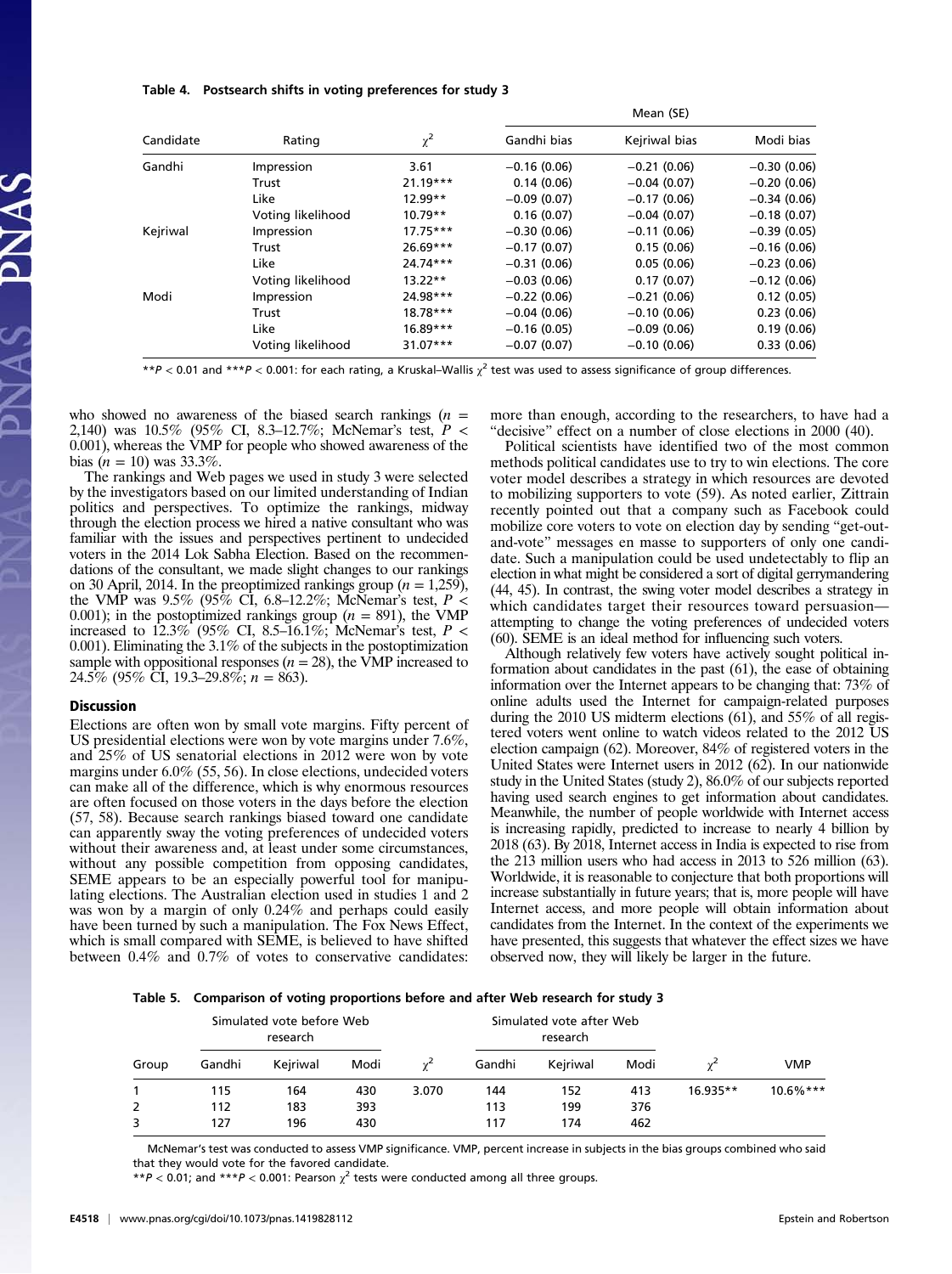The power of SEME to affect elections in a two-person race can be roughly estimated by making a small number of fairly conservative assumptions. Where  $i$  is the proportion of voters with Internet access,  $u$  is the proportion of those voters who are undecided, and VMP, as noted above, is the proportion of those undecided voters who can be swayed by  $SEME$ ,  $W$ —the maximum win margin controllable by SEME—can be estimated by the following formula:  $W = i * u * VMP$ .

In a three-person race,  $W$  will vary between 75% and 100% of its value in a two-person race, depending on how the votes are distributed between the two losing candidates. (Derivations of formulas in the two-candidate and three-candidate cases are available in [SI](http://www.pnas.org/lookup/suppl/doi:10.1073/pnas.1419828112/-/DCSupplemental/pnas.201419828SI.pdf?targetid=nameddest=STXT) [Text](http://www.pnas.org/lookup/suppl/doi:10.1073/pnas.1419828112/-/DCSupplemental/pnas.201419828SI.pdf?targetid=nameddest=STXT).) In both cases, the size of the population is irrelevant.

Knowing the values for  $i$  and  $u$  for a given election, along with the projected win margin, the minimum VMP needed to put one candidate ahead can be calculated ([Table S8](http://www.pnas.org/lookup/suppl/doi:10.1073/pnas.1419828112/-/DCSupplemental/pnas.201419828SI.pdf?targetid=nameddest=ST8)). In theory, continuous online polling would allow search rankings to be optimized continuously to increase the value of VMP until, in some instances, it could conceivably guarantee an election's outcome, much as "conversion" and "click-through" rates are now optimized continuously in Internet marketing (64).

For example, if (i) 80% of eligible voters had Internet access,  $(ii)$  10% of those individuals were undecided at some point, and (iii) SEME could be used to increase the number of people in the undecided group who were inclined to vote for the target candidate by 25%, that would be enough to control the outcome of an election in which the expected win margin was as high as 2%. If SEME were applied strategically and repeatedly over a period of weeks or months to increase the VMP, and if, in some locales and situations,  $i$  and  $u$ were larger than in the example given, the controllable win margin would be larger. That possibility notwithstanding, because nearly 25% of national elections worldwide are typically won by margins under  $3\%$ , SEME could conceivably impact a substantial number of elections today even with fairly low values of  $i, u$ , and VMP.

Given our procedures, however, we cannot rule out the possibility that SEME produces only a transient effect, which would limit its value in election manipulation. Laboratory manipulations of preferences and attitudes often impact subjects for only a short time, sometimes just hours (65). That said, if search rankings were being manipulated with the intent of altering the outcome of a real election, people would presumably be exposed to biased rankings repeatedly over a period of weeks or months. We produced substantial changes not only in voting preferences but in multiple ratings of attitudes toward candidates given just one exposure to search rankings linking to Web pages favoring one candidate, with average search times in the 277- to 635-s range. Given hundreds or thousands of exposures of this sort, we speculate not only that the resulting attitudes and preferences would be stable, but that they would become stronger over time, much as brand preferences become stronger when advertisements are presented repeatedly (66).

Our results also suggest that it is a relatively simple matter to mask the bias in search rankings so that it is undetectable to virtually every user. In experiment 3, using only a simple mask, none of our subjects appeared to be aware that they were seeing biased rankings, and in our India study, only 0.5% of our subjects appeared to notice the bias. When people are subjected to forms of influence they can identify—in campaigns, that means speeches, billboards, television commercials, and so on—they can defend themselves fairly easily if they have opposing views. Invisible sources of influence can be harder to defend against (67–69), and for people who are impressionable, invisible sources of influence not only persuade, they also leave people feeling that they made up their own minds that no external force was applied (70, 71). Influence is sometimes undetectable because key stimuli act subliminally (72–74), but search results and Web pages are easy to perceive; it is the pattern of rankings that people cannot see. This invisibility makes SEME especially dangerous as a means of control, not just of voting behavior but perhaps of a wide variety of attitudes, beliefs, and behavior. Ironically, and consistent with the findings of other researchers, we found that even those subjects who showed awareness of the biased rankings were still impacted by them in the predicted directions (75).

One weakness in our studies was the manner in which we chose to determine whether subjects were aware of bias in the search rankings. As noted, to not generate false-positive responses, we avoided asking leading questions that referred specifically to bias; rather, we asked a rather vague question about whether anything had bothered subjects about the search rankings, and we then gave subjects an opportunity to type out the details of their concerns. In so doing, we probably underestimated the number of detections (47), and this is a matter that should be studied further. That said, because people who showed awareness of the bias were still vulnerable to our manipulation, people who use SEME to manipulate real elections might not be concerned about detection, except, perhaps, by regulators.

Could regulators in fact detect SEME? Theoretically, by rating pages and monitoring search rankings on an ongoing basis, search ranking bias related to elections might be possible to identify and track; as a practical matter, however, we believe that biased rankings would be impossible or nearly impossible for regulators to detect. The results of studies 2 and 3 suggest that vulnerability to SEME can vary dramatically from one demographic group to another. It follows that if one were using biased search rankings to manipulate a real election, one would focus on the most vulnerable demographic groups. Indeed, if one had access to detailed online profiles of millions of individuals, which search engine companies do (76–78), one would presumably be able to identify those voters who appeared to be undecided and impressionable and focus one's efforts on those individuals only—a strategy that has long been standard in political campaigns (79–84) and continues to remain important today (85). With search engine companies becoming increasingly adept at sending users customized search rankings (76–78, 86–88), it seems likely that only customized rankings would be used to influence elections, thus making it difficult or impossible for regulators to detect a manipulation. Rankings that appear to be unbiased on the regulators' screens might be highly biased on the screens of select individuals.

Even if a statistical analysis did show that rankings consistently favored one candidate over another, those rankings could always be attributed to algorithm-guided dynamics driven by market forces so-called "organic" forces (89)—rather than by deliberate manipulation by search engine company employees. This possibility suggests yet another potential danger of SEME. What if electionrelated search results are indeed being left to the vagaries of market forces? Do such forces end up pushing some candidates to the top of search rankings? If so, it seems likely that those high rankings are cultivating additional supporters for those candidates in a kind of digital bandwagon effect. In other words, for several years now and with greater impact each year (as more people get election-related information through the Internet), SEME has perhaps already been affecting the outcomes of close elections. To put this another way, without human intention or direction, algorithms have perhaps been having a say in selecting our leaders.

Because search rankings are based, at least in part, on the popularity of Web sites  $(90)$ , it is likely that voter preferences impact those rankings to some extent. Given our findings that search rankings can in turn affect voter preferences, these phenomena might interact synergistically, causing a substantial increase in support for one candidate at some point even when the effects of the individual phenomena are small.<sup>||</sup>

Our studies produced a wide range of VMPs. In a real election, what proportion of undecided voters could actually be

<sup>¶</sup> Some of the data applied in the analysis in this publication are based on material from the "European Election Database." The data are collected from original sources and prepared and made available by the Norwegian Social Science Data Services (NSD). NSD is not responsible for the analyses/interpretation of the data presented here.

 $\mathbb{I}$ A mathematical model we developed—highly conjectural, we admit, and at this point unverifiable—shows the possible dynamics of such synergy [\(Fig. S1](http://www.pnas.org/lookup/suppl/doi:10.1073/pnas.1419828112/-/DCSupplemental/pnas.201419828SI.pdf?targetid=nameddest=SF1)).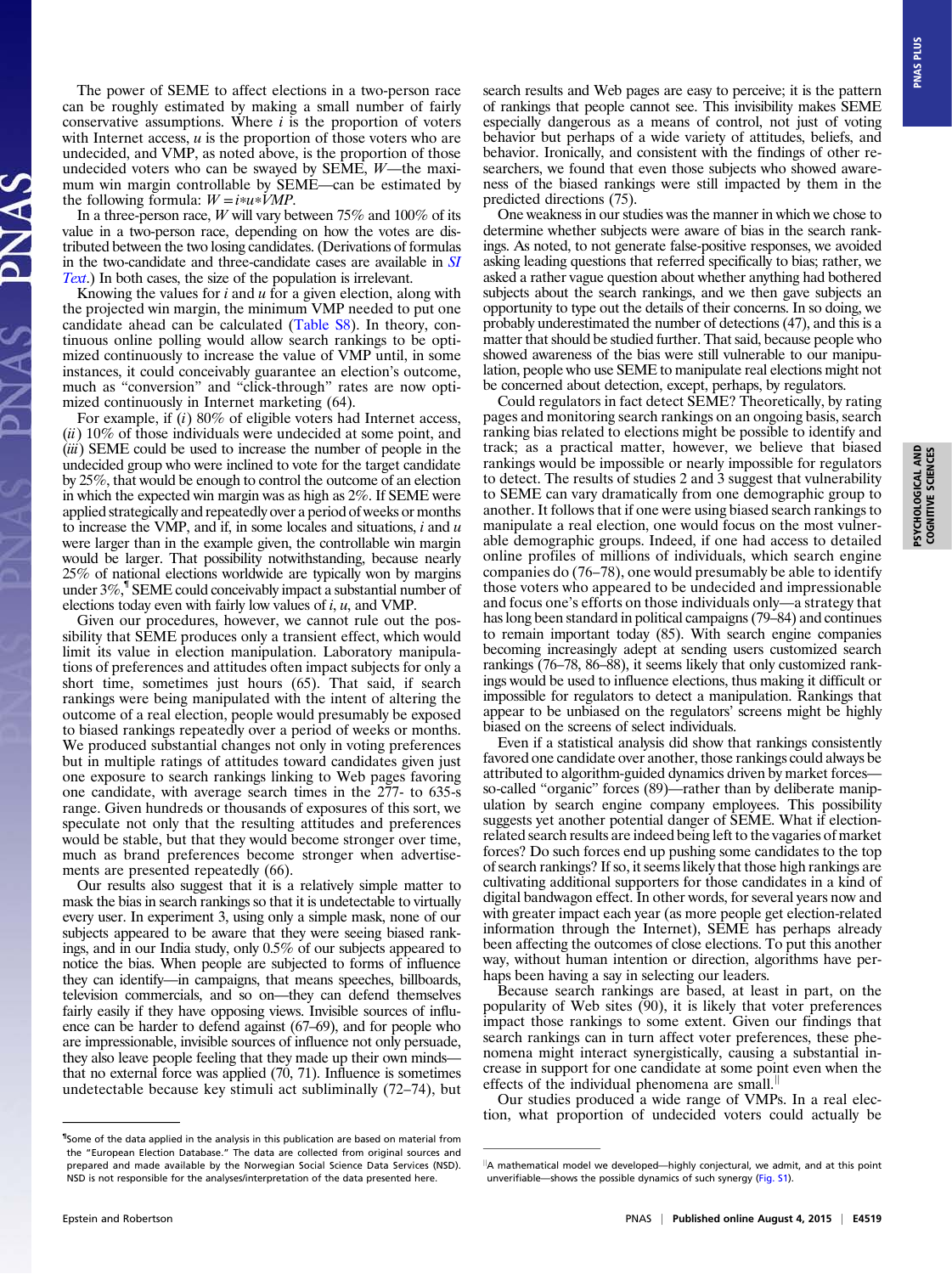shifted using SEME? Our first two studies, which relied on a campaign and candidates that were unfamiliar to our subjects, produced overall VMPs in the range 36.7–63.3%, with demographic shifts occurring with VMPs as high as 80.0%. Our third study, with real voters in the midst of a real election, produced, overall, a lower VMP: just 10.6%, with optimizing our rankings raising the VMP to 12.3% and with the elimination of a small number of oppositional subjects raising the VMP to 24.5%, which is the value we would presumably have found if our search rankings had been optimized from the start and if we had advance knowledge about oppositional groups. In the third study, VMPs in some demographic groups were as high as 72.7%. If a search engine company optimized rankings continuously and sent customized rankings only to vulnerable undecided voters, there is no telling how high the VMP could be pushed, but it would almost certainly be higher than our modest efforts could achieve. Our investigation suggests that with optimized, targeted rankings, a VMP of at least 20% should be relatively easy to achieve in real elections. Even if only 60% of a population had Internet access and only 10% of voters were undecided, that would still allow control of elections with win margins up to 1.2%—five times greater than the win margin in the 2010 race between Gillard and Abbott in Australia.

#### Conclusions

Given that search engine companies are currently unregulated, our results could be viewed as a cause for concern, suggesting that such companies could affect—and perhaps are already affecting—the outcomes of close elections worldwide. Restricting search ranking manipulations to voters who have been identified as undecided while also donating money to favored candidates would be an especially subtle, effective, and efficient way of wielding influence.

Although voters are subjected to a wide variety of influences during political campaigns, we believe that the manipulation of search rankings might exert a disproportionately large influence over voters for four reasons:

First, as we noted, the process by which search rankings affect voter preferences might interact synergistically with the process by which voter preferences affect search rankings, thus creating a sort of digital bandwagon effect that magnifies the potential impact of even minor search ranking manipulations.

Second, campaign influence is usually explicit, but search ranking manipulations are not. Such manipulations are difficult

- 1. Joachims T, et al. (2007) Evaluating the accuracy of implicit feedback from clicks and query reformulations in web search. Association for Computing Machinery Transactions on Information Systems 25(2):7.
- 2. Pan B, et al. (2007) In Google we trust: User's decisions on rank, position, and relevance. J Comput Mediat Commun 12(3):801–823.
- 3. Guan Z, Cutrell E (2007) An eye tracking study of the effect of target rank on web search. Proceedings of the Special Interest Group for Computer-Human Interaction Conference on Human Factors in Computing Systems (ACM, New York), pp 417–420.
- 4. Lorigo L, et al. (2008) Eye tracking and online search: Lessons learned and challenges ahead. J Am Soc Inf Sci Technol 59(7):1041–1052.
- 5. Granka LA, Joachim T, Gay G (2004) Eye-tracking analysis of user behavior in www search. Proceedings of the 27th Annual International Association for Computing Machinery Special Interest Group on Information Retrieval Conference on Research and Development in Information Retrieval (ACM, New York, NY), pp 478–479.
- 6. Agichtein E, Brill E, Dumais S, Ragno R (2006) Learning user interaction models for predicting web search result preferences. Proceedings of the 29th Annual International Association for Computing Machinery Special Interest Group on Information Retrieval Conference on Research and Development in Information Retrieval (ACM, New York, NY), pp 3–10.
- 7. Chitika (2013) The value of Google result positioning. Available at [perma.cc/7AGC-HTDH](http://perma.cc/7AGC-HTDH). Accessed June 30, 2015.
- 8. Optify (2011) The changing face of SERPS: Organic CTR. Available at [perma.cc/KZ5X-78TL](http://perma.cc/KZ5X-78TL). Accessed June 30, 2015.
- 9. Jansen BJ, Spink A, Saracevic T (2000) Real life, real users, and real needs: A study and analysis of user queries on the web. Inf Process Manage 36(2):207–227.
- 10. Spink A, Wolfram D, Jansen BJ, Saracevic T (2001) Searching the web: The public and their queries. J Am Soc Inf Sci Technol 53(3):226–234.
- 11. Silverstein C, Marais H, Henzinger M, Moricz A (1999) Analysis of a very large web search engine query log. Association for Computing Machinery Special Interest Group on Information Retrieval Forum 33(1):6–12.

to detect, and most people are relatively powerless when trying to resist sources of influence they cannot see (66–68). Of greater concern in the present context, when people are unaware they are being manipulated, they tend to believe they have adopted their new thinking voluntarily (69, 70).

Third, candidates normally have equal access to voters, but this need not be the case with search engine manipulations. Because the majority of people in most democracies use a search engine provided by just one company, if that company chose to manipulate rankings to favor particular candidates or parties, opponents would have no way to counteract those manipulations. Perhaps worse still, if that company left election-related search rankings to market forces, the search algorithm itself might determine the outcomes of many close elections.

Finally, with the attention of voters shifting rapidly toward the Internet and away from traditional sources of information (12, 61, 62), the potential impact of search engine rankings on voter preferences will inevitably grow over time, as will the influence of people who have the power to control such rankings.

We conjecture, therefore, that unregulated election-related search rankings could pose a significant threat to the democratic system of government.

#### Materials and Methods

We used 102 subjects in each of experiments 1–3 to give us an equal number of subjects in all three groups and both counterbalancing conditions of the experiments.

Nonparametric statistical tests such as the Mann–Whitney  $u$  and the Kruskal–Wallis H are used throughout the present report because Likert scale scores, which were used in each of the studies, are ordinal.

In study 3, the procedure was identical to that of studies 1 and 2; only the Web pages and search results were different: that is, Web pages and search results were pertinent to the three leading candidates in the 2014 Lok Sabha general elections. The questions we asked subjects were also adjusted for a three-person race.

ACKNOWLEDGMENTS. We thank J. Arnett, E. Clemons, E. Fantino, S. Glenn, M. Hovell, E. Key, E. Loftus, C. McKenzie, B. Meredith, N. Metaxas, D. Moriarty, D. Peel, M. Runco, S. Stolarz-Fantino, and J. Wixted for comments; K. Robertson for image editing; V. Sharan for advice on optimizing search rankings in the India study; K. Duncan and F. Tran for assistance with data analysis; J. Hagan for technical assistance; and S. Palacios and K. Huynh for assistance in conducting the experiments in study 1. This work was supported by the American Institute for Behavioral Research and Technology, a nonpartisan, nonprofit organization.

- 12. Purcell K, Brenner J, Rainie L (2012) Pew Research Center's Internet & American Life project: Search engine use 2012. Available at [perma.cc/NF6C-JCPW.](http://perma.cc/NF6C-JCPW) Accessed June 30, 2015.
- 13. Learmonth M (2010) What big brands are spending on Google. Available at [perma.cc/](http://perma.cc/5L3B-SPTX) [5L3B-SPTX](http://perma.cc/5L3B-SPTX). Accessed June 30, 2015.
- 14. Econsultancy (2012) SEMPO state of search marketing report 2012. Available at [perma.cc/A3KH-6QVB](http://perma.cc/A3KH-6QVB). Accessed June 30, 2015.
- 15. Gerhart S (2004) Do Web search engines suppress controversy? First Monday 9(1):1111.
- 16. Ebbinghaus H (1913) Memory: A Contribution to Experimental Psychology (No. 3) (Teachers College, Columbia Univ, New York).
- 17. Murdock BB (1962) The serial position effect of free recall. J Exp Psychol 64(5):482-488.
- 18. Asch SE (1946) Forming impressions of personality. J Abnorm Psychol 41:258–290.
- 19. Lund FH (1925) The psychology of belief. J Abnorm Soc Psych 20(1):63–81.
- 20. Hovland CI (1957) The Order of Presentation in Persuasion (Yale Univ Press, New Haven, CT).
- 21. Baird JE, Zelin RC (2000) The effects of information ordering on investor perceptions: An experiment utilizing presidents' letters. J Financial Strategic Decisions 13(3):71–80.
- 22. Tourangeau R, Couper MP, Conrad FG (2013) "Up means good" The effect of screen position on evaluative ratings in web surveys. Public Opin Q 77(1, Suppl 1):69–88.
- 23. Krosnick JA, Alwin DF (1987) An evaluation of a cognitive theory of response order effects in survey measurement. Pub Op Quarterly 51(2):201-219.
- 24. Stern MJ, Dillman DA, Smyth JD (2007) Visual design, order effects, and respondent characteristics in a self-administered survey. Surv Res Methods 1(3):121–138.
- 25. Miller JE (1980) Menu Pricing and Strategy (CBI Publishing, Boston).
- 26. Ho DE, Imai K (2008) Estimating causal effects of ballot order from a randomized natural experiment the California alphabet lottery, 1978–2002. Pub Op Quarterly 72(2):216–240.
- 27. Chen E, Simonovits G, Krosnick JA, Pasek J (2014) The impact of candidate name order on election outcomes in North Dakota. Elect Stud 35:115–122.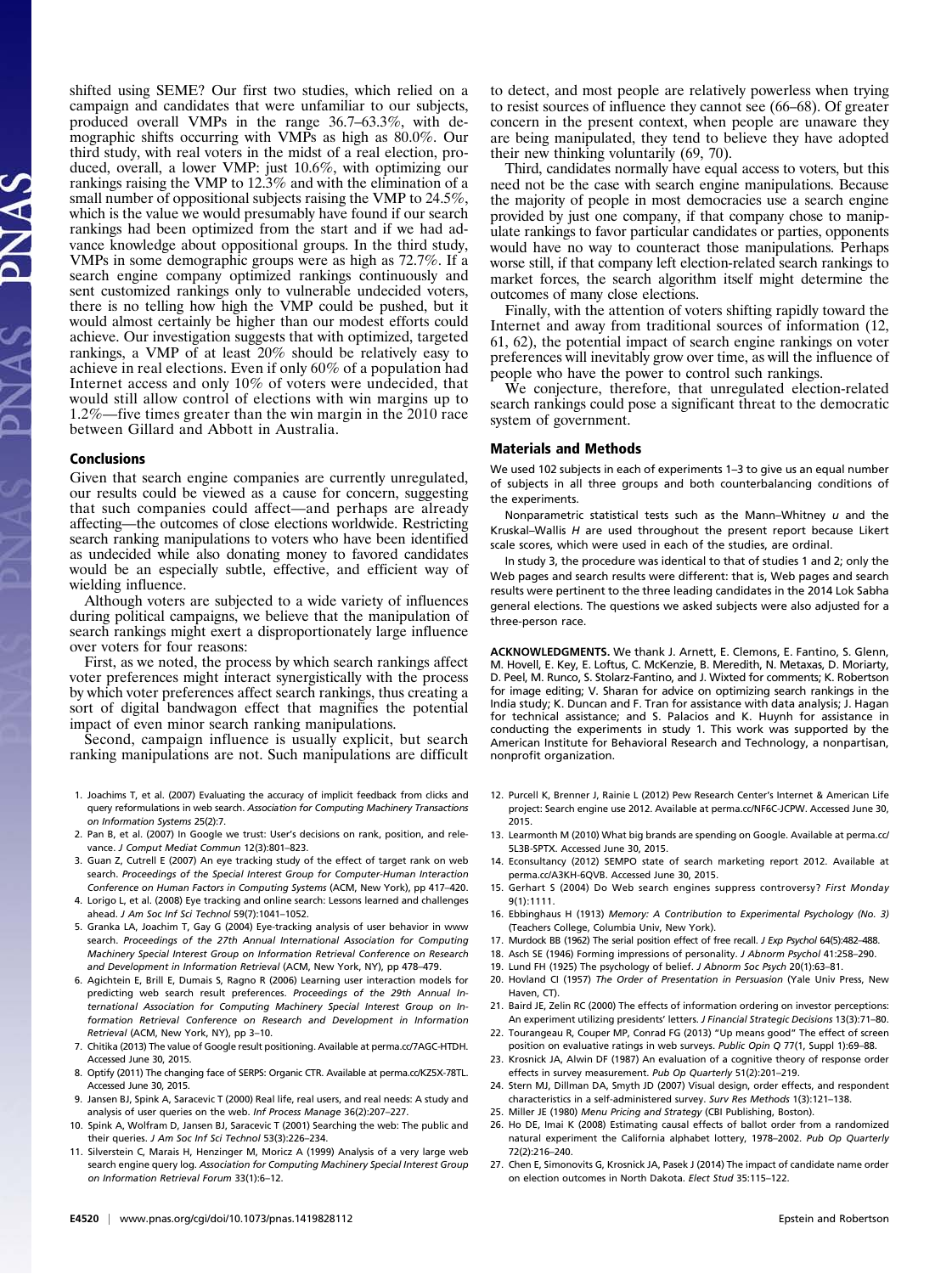PSYCHOLOGICAL AND COGNITIVE SCIENCES

PSYCHOLOGICAL AND<br>COGNITIVE SCIENCES

- 28. Krosnick JA, Miller JM, Tichy MP (2004) An unrecognized need for ballot reform. Rethinking the Vote, eds Crigler A, Just M, McCaffery E (Oxford Univ Press, New York), pp 51–74.
- 29. Koppell JG, Steen JA (2004) The effects of ballot position on election outcomes. J Polit 66(1):267–281.
- 30. Kim N, Krosnick JA, Casasanto D (2014) Moderators of candidate name-order effects in elections: An experiment. Polit Psychol, 10.1111/pops.12178.
- 31. Miller JM, Krosnick JA (1998) The impact of candidate name order on election outcomes. Pub Op Quarterly 62(3):291–330.
- 32. Pasek J, et al. (2014) Prevalence and moderators of the candidate name-order effect evidence from statewide general elections in California. Pub Op Quarterly 78(2):416–439.
- 33. Murphy J, Hofacker C, Mizerski R (2006) Primacy and recency effects on clicking behavior. J Comput Mediat Commun 11(2):522–535.
- 34. Ansari A, Mela CF (2003) E-customization. J Mark Res 40(2):131-145.
- 35. Drèze X, Zufryden F (2004) Measurement of online visibility and its impact on Internet traffic. J Interact Market 18:20–37.
- 36. Chiang CF, Knight BG (2011) Media bias and influence: Evidence from newspaper endorsements. Rev Econ Stud 78(3):795–820.
- 37. Druckman JN, Parkin M (2005) The impact of media bias: How editorial slant affects voters. J Polit 67(4):1030–1049.
- 38. Gerber A, Karlan DS, Bergan D (2009) Does the media matter? A field experiment measuring the effect of newspapers on voting behavior and political opinions. Am Econ J Appl Econ 1(2):35–52.
- 39. Morwitz VG, Pluzinski C (1996) Do pools reflect opinions or do opinions reflect polls? The impact of political polling on voters' expectation, preferences, and behavior. J Consum Res 23(1):53–67.
- 40. DellaVigna S, Kaplan E (2007) The Fox News effect: Media bias and voting. Q J Econ 122(3):1187–1234.
- 41. Lakoff G (1987) Women, Fire and Dangerous Things (Univ of Chicago Press, Chicago). 42. DeMarzo PM, Vayanos D, Zwiebel J (2003) Persuasion bias, social influence, and unidimensional opinions. Q J Econ 118(3):909–968.
- 43. Fogg BJ (2002) Persuasive Technology: Using Computers to Change What We Think and Do (Morgan Kaufmann, San Francisco).
- 44. Bond RM, et al. (2012) A 61-million-person experiment in social influence and political mobilization. Nature 489(7415):295–298.
- 45. Zittrain J (2014) Engineering an election. Digital gerrymandering poses a threat to democracy. Harvard Law Review Forum 127(8):335–341.
- 46. US Census Bureau (2011) Voting and registration in the election of November 2010. Available at [perma.cc/DU9N-C6XT](http://perma.cc/DU9N-C6XT). Accessed June 30, 2015.
- 47. Loftus EF (1996) Eyewitness Testimony (Harvard Univ Press, Boston).
- 48. Kühberger A, Fritz A, Scherndl T (2014) Publication bias in psychology: A diagnosis based on the correlation between effect size and sample size. PLoS One 9(9):e105825.
- 49. Paolacci G, Chandler J (2014) Inside the Turk: Understanding mechanical Turk as a participant pool. Curr Dir Psychol Sci 23(3):184–188.
- 50. Berinsky AJ, Huber GA, Lenz GS (2012) Evaluating online labor markets for experimental research: Amazon.com's mechanical turk. Polit Anal 20(3):351–368.
- 51. Gates GJ (2011) How many people are lesbian, gay, bisexual and transgender? Available at [perma.cc/N7P2-TXHV.](http://perma.cc/N7P2-TXHV) Accessed June 30, 2015.
- 52. Gelman A, Hill J (2006) Data Analysis Using Regression and Multilevel/Hierarchical Models (Cambridge Univ Press, Boston).
- 53. Census of India (2011) Population enumeration data. Available at [perma.cc/4JKF-](http://perma.cc/4JKF-UWQZ)[UWQZ.](http://perma.cc/4JKF-UWQZ) Accessed June 30, 2015.
- 54. Simon HA (1954) Bandwagon and underdog effects and the possibility of election predictions. Pub Op Quarterly 18(3):245–253.
- 55. Leip D (2012) Dave Leip's atlas of U.S. presidential elections. Available at [perma.cc/](http://perma.cc/G9YF-6CPE) [G9YF-6CPE](http://perma.cc/G9YF-6CPE). Accessed June 30, 2015.
- 56. Rogers D, Cage F (2012) US house and senate elections 2012. Available at [perma.cc/](http://perma.cc/5QSK-FNCL) [5QSK-FNCL](http://perma.cc/5QSK-FNCL). Accessed June 30, 2015.
- 57. Cabletelevision Advertising Bureau (2012) CAB undecided voters study 2012. Available at [perma.cc/T82K-YC38](http://perma.cc/T82K-YC38). Accessed June 30, 2015.
- 58. Rutenberg J (2012) Obama campaign endgame: Grunt work and cold math. Available at [perma.cc/X74D-YNM5](http://perma.cc/X74D-YNM5). Accessed June 30, 2015.
- 59. Cox GW, McCubbins MD (1986) Electoral politics as a redistributive game. J Polit 48(2): 370–389.
- 60. Lindbeck A, Weibull JW (1987) Balanced-budget redistribution as the outcome of political competition. Public Choice 52(3):273–297.
- 61. Smith A (2011) Pew Research Center's Internet & American Life Project: The Internet and campaign 2010. Available at [perma.cc/3U9R-EUQQ](http://perma.cc/3U9R-EUQQ). Accessed June 30, 2015.
- 62. Smith A, Duggan M (2012) Pew Research Center's Internet & American life project: Online political videos and campaign 2012. Available at [perma.cc/5UX2-LELJ.](http://perma.cc/5UX2-LELJ) Accessed June 30, 2015.
- 63. Cisco (2014) VNI Global IP Traffic Forecast, 2013–2018. Available at [perma.cc/AE9R-](http://perma.cc/AE9R-JSHL)[JSHL.](http://perma.cc/AE9R-JSHL) Accessed June 30, 2015.
- 64. Ash T, Ginty M, Page R (2012) Landing Page Optimization: The Definitive Guide to Testing and Tuning for Conversions (John Wiley & Sons, Indianapolis).
- 65. Kraus SJ (1995) Attitudes and the prediction of behavior: A meta-analysis of the empirical literature. Pers Soc Psychol Bull 21(1):58–75.
- 66. Zajonc RB (2001) Mere exposure: A gateway to the subliminal. Curr Dir Psychol Sci 10(6):224–228.
- 67. Berger J, Fitzsimons G (2008) Dogs on the street, pumas on your feet: How cues in the environment influence product evaluation and choice. J Mark Res 45(1):1–14.
- 68. Brasel SA, Gips J (2011) Red bull "gives you wings" for better or worse: A double-edged impact of brand exposure on consumer performance. J Consum Psychol 21(1):57–64.
- 69. Fransen ML, Fennis BM, Pruyn ATH, Das E (2008) Rest in peace? Brand-induced mortality salience and consumer behavior. J Bus Res 64(10):1053–1061.
- 70. Bargh JA, Gollwitzer PM, Lee-Chai A, Barndollar K, Trötschel R (2001) The automated will: Nonconscious activation and pursuit of behavioral goals. J Pers Soc Psychol 81(6): 1014–1027.
- 71. Pronin E, Kugler MB (2007) Valuing thoughts, ignoring behavior: The introspection illusion as a source of the bias blind spot. J Exp Soc Psychol 43(4):565-578.
- 72. Winkielman P, Berridge KC, Wilbarger JL (2005) Unconscious affective reactions to masked happy versus angry faces influence consumption behavior and judgments of value. Pers Soc Psychol Bull 31(1):121–135.
- 73. Karremans JC, Stroebe W, Claus J (2006) Beyond Vicary's fantasies: The impact of subliminal priming and brand choice. J Exp Soc Psychol 42(6):792-798.
- 74. Légal JB, Chappé J, Coiffard V, Villard-Forest A (2012) Don't you know that you want to trust me? Subliminal goal priming and persuasion. J Exp Soc Psychol 48(1):358-360.
- 75. Mills J, Aronson E (1965) Opinion change as a function of the communicator's attractiveness and desire to influence. J Pers Soc Psychol 1(2):173–177.
- 76. Bi B, Shokouhi M, Kosinski M, Graepel T (2013) Inferring the demographics of search users: Social data meets search queries. Proceedings of the 22nd International Conference on World Wide Web (International World Wide Web Conferences Steering Committee, Republic and Canton of Geneva, Switzerland), pp 131–140.
- 77. Yan J, et al. (2009, April). How much can behavioral targeting help online advertising? Proceedings of the 18th International Conference on World Wide Web (ACM, New York), pp 261–270.
- 78. Weber I, Castillo C (2010) The demographics of web search. Proceedings of the 33rd Annual International Association for Computing Machinery Special Interest Group on Information Retrieval Conference on Research and Development in Information Retrieval (ACM, New York), pp 523–530.
- 79. Mayer WG (2008) The Swing Voter in American Politics (Brookings Institution Press, Washington, DC).
- 80. Cox GW (2010) Swing voters, core voters, and distributive politics. Political Representation, eds Shapiro I, Stokes SC, Wood EJ, Kirshner AS (Cambridge Univ Press, Cambridge, MA), pp 342–357.
- 81. Bickers KN, Stein RM (1996) The electoral dynamics of the federal pork barrel. Am J Pol Sci 40(4):1300–1325.
- 82. Dahlberg M, Johansson E (2002) On the vote-purchasing behavior of incumbent governments. Am Polit Sci Rev 96(1):27–40.
- 83. Stein RM, Bickers KN (1994) Congressional Elections and the Pork Barrel. J Polit 56(2): 377–399.
- 84. Stokes SC (2005) Perverse accountability: A formal model of machine politics with evidence from Argentina. Am Polit Sci Rev 99(3):315–325.
- 85. Mayer WG (2012) The disappearing–but still important–swing voter. Forum 10(3): 1520.
- 86. Agichtein E, Brill E, Dumais S (2006) Improving web search ranking by incorporating user behavior information. Proceedings of the 29th Annual International Association for Computing Machinery Special Interest Group on Information Retrieval Conference on Research and Development in Information Retrieval (ACM, New York), pp 19–26.
- 87. Ahmed A, Aly M, Das A, Smola AJ, Anastasakos T (2012) Web-scale multi-task feature selection for behavioral targeting. Proceedings of the 21st Association for Computing Machinery International Conference on Information and Knowledge Management (ACM, New York), pp 1737–1741.
- 88. Chen Y, Pavlov D, Canny JF (2009) Large-scale behavioral targeting. Proceedings of the 15th Association for Computing Machinery Special Interest Group on Knowledge Discovery in Data International Conference on Knowledge Discovery and Data Mining (ACM, New York), pp 209–218.
- 89. Höchstötter N, Lewandowski D (2009) What users see—Structures in search engine results pages. Inf Sci 179(12):1796–1812.
- 90. Page L, Brin S, Motwani R, Winograd T (1999) The PageRank Citation Ranking: Bringing Order to the Web. Technical Report (Stanford InfoLab, Palo Alto, CA).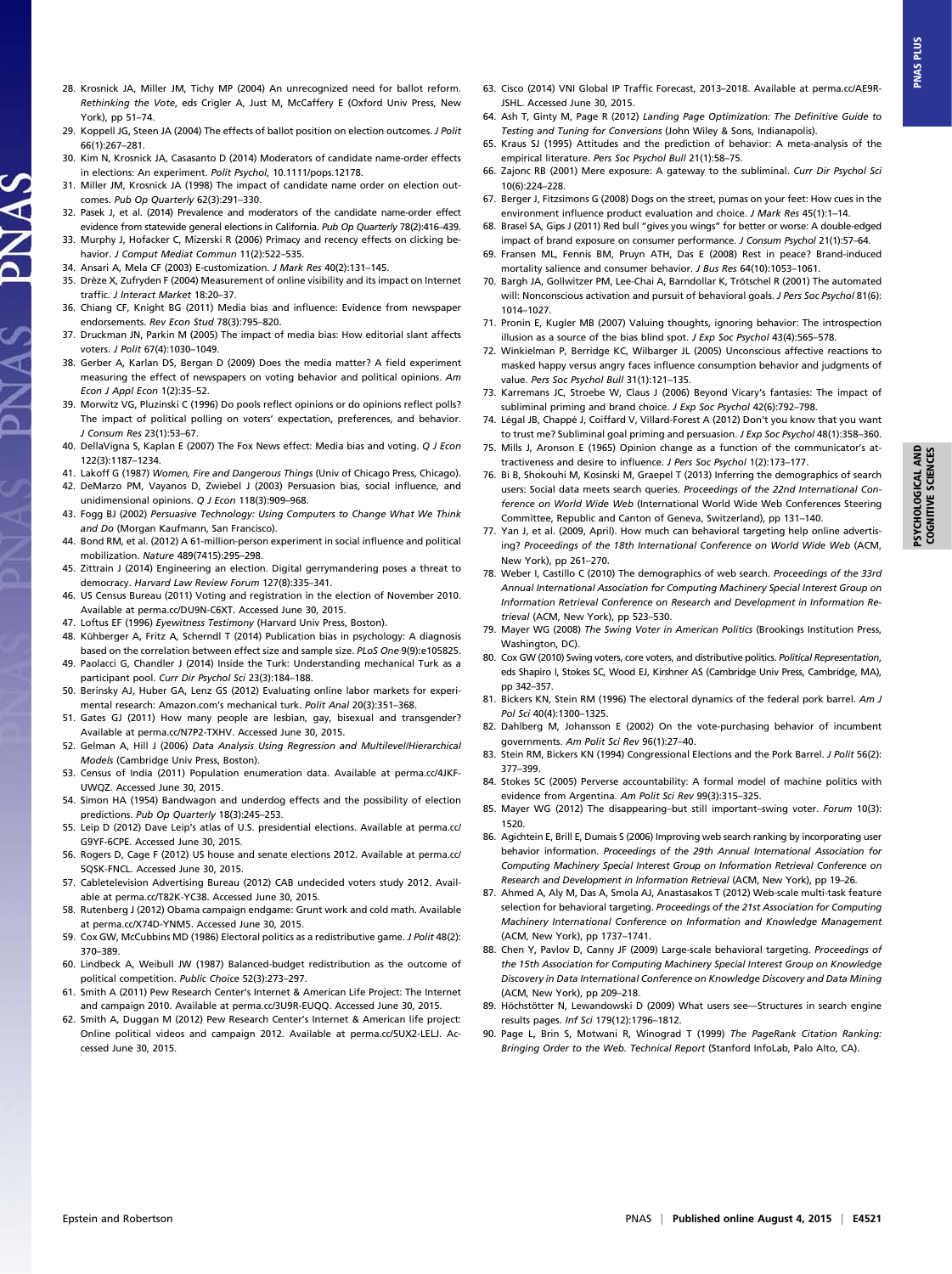# Supporting Information

# Epstein and Robertson 10.1073/pnas.1419828112

#### SI Text

 $\mathbf{A}$ 

Demographic Differences in VMP. In study 2, we found substantial differences in how vulnerable different demographic groups were to SEME. Although the groups we examined are somewhat arbitrary, overlapping, and by no means definitive, they do establish a range of vulnerability to SEME. Ten groups ( $n \geq 50$ ) that appeared to be highly vulnerable in study 2, as indicated by their VMP scores, were, in order from highest to lowest, as follows:

- i) Moderate Republicans (80.0%; 95% CI, 62.5–97.5%)
- ii) People from North Carolina  $(66.7\%; 95\% \text{ CI}, 42.8-90.5\%)$
- iii) Moderate Libertarians (73.3%; 95% CI, 51–95.7%)
- iv) Male Republicans (66.1%; 95% CI, 54–78.2%)
- v) Female conservatives age 30 and over (67.7%; 95% CI, 52.5–82.7%)
- vi) People from Virginia (60.0%; 95% CI, 38.5–81.5%)
- *vii*) People earning between \$15,000 and \$19,999 (60.0%; 95%) CI,  $42.5 - 77.5\%$
- viii) Hispanics (59.4%; 95% CI, 42.4–76.4%)
- ix) Independents with no political leaning  $(58.3\%; 95\% \text{ CI},$ 38.6–78.1%)
- x) Female conservatives  $(54.7\%; 95\% \text{ CI}, 41.3-68.1\%)$

Ten groups that appeared to show little vulnerability to SEME, as indicated by their VMP scores, were, in order from highest to lowest, as follows:

- i) People from California (24.1%; 95% CI, 15.1–33.1%)
- ii) Moderate independents (24.0%; 95% CI, 15.4–32.5%)
- iii) Liberal independents (23.4%; 95% CI, 13.1–33.8%)
- iv) People from Texas (22.9%; 95% CI, 11–34.8%)
- v) Liberal Libertarians (22.7%; 95% CI, 5.2–40.2%)
- *vi*) People earning between \$40,000 and \$49,999 (22.5%; 95%) CI, 13.8–31.1%)
- vii) Female independents (22.0%; 95% CI, 13.5–30.5%)
- *viii*) Male moderates age 30 and over  $(19.3\%; 95\% \text{ CI}, 9.1-29.5\%)$
- ix) Female independent moderates  $(17.9\%; 95\% \text{ CI}, 13.5-30.5\%)$
- x) People with an uncommon political party  $(15.0\%; 95\% \text{ CI},$ −0.6% to 30.6%)

In study 3, as in study 2, we found substantial differences in how vulnerable different demographic groups were to SEME. Although the groups we examined are somewhat arbitrary, overlapping, and by no means definitive, they do establish a range of vulnerability to SEME. Ten groups ( $n \geq 50$ ) that appeared to be highly vulnerable in study 3, as indicated by their VMP scores, were, in order from highest to lowest, as follows:

- i) Unemployed males from Kerala  $(72.7\%; 95\% \text{ CI}, 46.4-99.1\%)$
- ii) Unemployed Christians (68.8%; 95% CI, 46.0–91.5%)
- iii) Unemployed moderate males  $(50.0\%; 95\% \text{ CI}, 33.2-66.8\%)$
- iv) Moderate Christian males (47.6%; 95% CI, 26.3–69.0%)
- v) Christian moderates (42.9%; 95% CI, 26.5–59.3%)
- vi) Males from Kerala (40.4%; 95% CI, 26.4–54.5%)
- vii) Unemployed moderates (33.3%; 95% CI, 22.0–44.7%)
- viii) Male Christians (32.7%; 95% CI, 19.9–45.4%)
- ix) People from Kerala (32.4%; 95% CI, 21.8–43.1%)
- x) Unemployed females with no political ideology (31.6%; 95% CI, 10.7–52.5%)

Ten groups that appeared to show little vulnerability to SEME, as indicated by their VMP scores, were, in order from highest to lowest, as follows:

- i) People from Tamil Nadu with no political ideology  $(0.0\%;$ 95% CI, −0.01%–0.04%)
- $ii)$  Employed females with no political ideology (0.0%; 95%) CI,  $-0.01\%$  –0.06%)
- iii) People earning between Rs 10,000 and Rs 29,999 ( $-3.2\%$ ; 95% CI, −7.6%–1.3%)
- iv) Married people who are separated (−3.3%; 95% CI,  $-10.0\% - 3.3\%$
- v) People with a pre-university education (−4.3%; 95% CI,  $-10.5\% - 1.81\%$
- vi) Unemployed liberals (−4.3%; 95% CI, −10.5%–1.81%)
- *vii*) Unemployed conservatives  $(-5.0\%; 95\% \text{ CI}, -15.0\% -5.0\%)$
- viii) People from Gujarat (−5.9%; 95% CI, −17.8%–6.0%)
- ix) Unemployed male liberals  $(-8.0\%; 95\% \text{ CI}, -19.5\% -3.5\%)$
- x) Female conservatives (−11.8%; 95% CI, −29.0%–5.5%)

Bias Awareness. Subjects were counted as showing awareness of the manipulation if  $(i)$  they had clicked on a box indicating that something "bothered" them about the rankings and  $(ii)$  we found specific terms or phrases in their open-ended comments suggesting that they were aware of bias in the rankings, such as "biased," "bias," "leaning towards," "leaning toward," "leaning against," "slanted," "skewed," "favorable towards," "favorable toward," "favorable for," "favorable against," "favorable results," "favored towards," "favored toward," "favored for," "favored against," "favored results," "favor toward," "results favor," "favor Modi," "favor Kejriwal," "favor Gandhi," "negative toward," "negative for," "negative against," "all negative," "all positive," "mainly negative," "mainly positive," "nothing positive," "nothing negative," "more results for," "less results for," "most of the articles were negative," "most of the articles were positive," "pro Modi," "pro Kejriwal," "pro Gandhi," "Modi leaning," "Kejriwal leaning," "Gandhi leaning," "pro Gillard," "pro Abbott," "favor Gillard," "favor Abbott," "Gillard leaning," and "Abbott leaning."

#### Derivation of the Formulas for Computing W, the Maximum Win Margin Controllable Through SEME, in Two- and Three- Person Races.

**Two-person race.** Where  $T =$  total number of eligible voters in a population,  $i =$ proportion of T who are internet users,  $u =$ proportion of i who are undecided,  $p =$ proportion of u who are prone to vote for the target candidate, and VMP= proportion of p who can be shifted by SEME.

The number of votes that can be shifted by SEME is given by

$$
n = T * i * u * p * VMP.
$$

In a two-person race, the number of votes for the candidate favored by SEME when the vote is initially evenly split is

$$
\frac{T}{2} + n,
$$

and the number of votes for the losing candidate is

$$
\frac{T}{2}-n.
$$

The vote margin in favor of the winning candidate is therefore the larger vote minus the smaller vote, or, simply: 2n.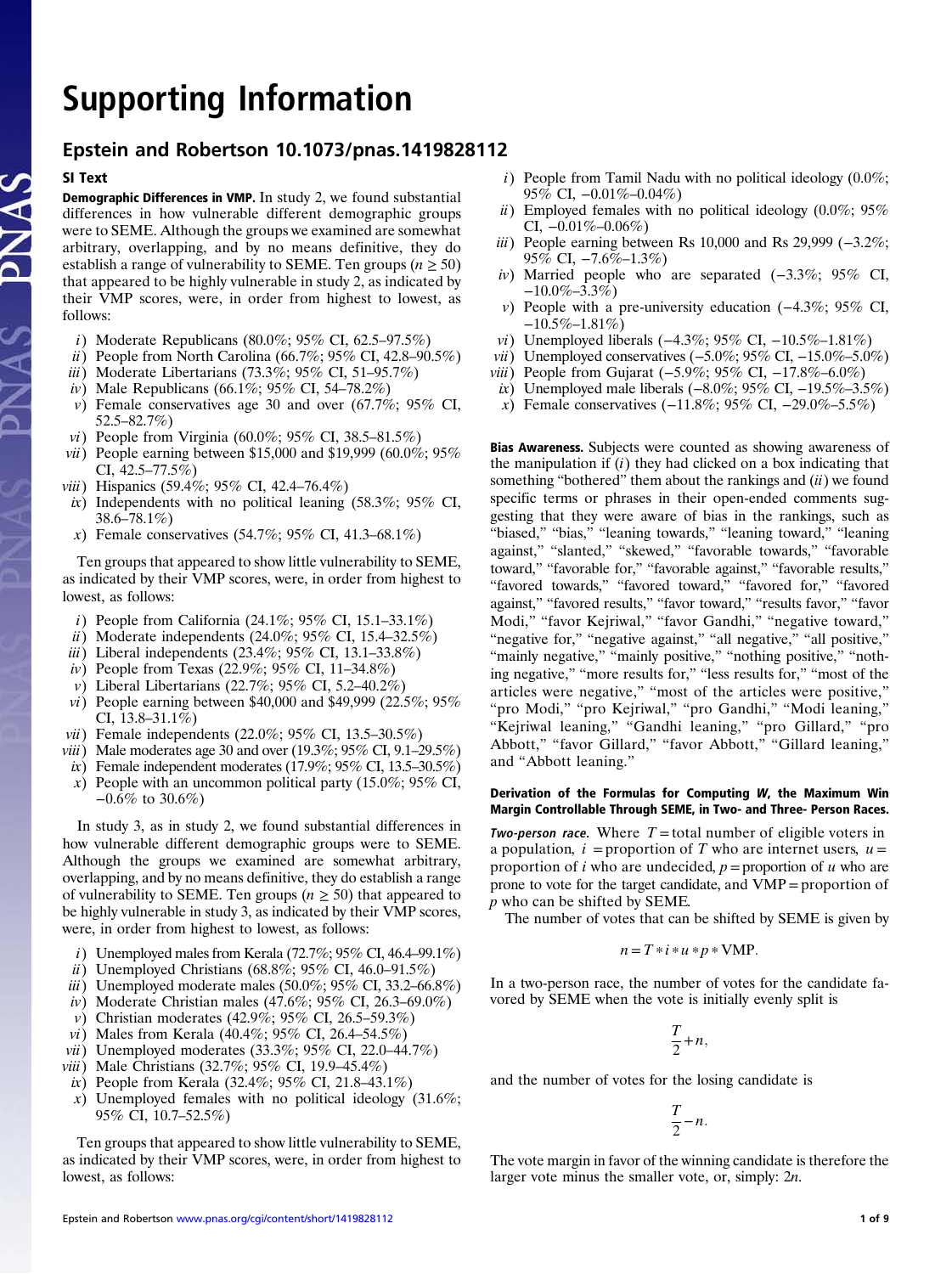Therefore, the margin of voters, expressed as a proportion, that can be shifted by SEME is

$$
\frac{2n}{T} = \frac{2 \cdot T \cdot i \cdot u \cdot p \cdot \text{VMP}}{T} = 2 \cdot i \cdot u \cdot p \cdot \text{VMP}.
$$

Because the undecided voters in a two-person race have only two voting options, the value of  $p$  before outside influence is exercised can reasonably be assumed to be 0.5.

Therefore,  $W$  can be calculated as follows:

$$
W = 2 * i * u * 0.5 * VMP,
$$

and the calculation can be simplified as follows:

DN AS

$$
W = i * u * VMP.
$$

In other words, the maximum win margin controllable by SEME in a two-person race is equal to the proportion of people who can be influenced by SEME (the VMP) times the proportion of undecided Internet voters in the population.  $(i *u)$ .

**Three-person race.** Where  $T =$  total number of voters in a population,  $i=$  proportion of T who are internet users,  $u=$  proportion of i who are undecided,  $p =$  proportion of u who are prone to vote for the target candidate, and  $VMP =$  proportion of  $p$  who can be shifted by SEME.

The number of votes that can be shifted by SEME is given by

$$
n = T * i * u * p * VMP.
$$

In a three-person race, because the winning candidate can draw votes from either of the two losing candidates,  $W$  can vary between two extremes:

 $i)$  At one extreme, one of the two losing candidates draws zero votes, in which case the formula for the two-person case (above) is applicable.

 $ii)$  At the other extreme, voting preferences are initially split three ways evenly, and the winning candidate draws votes equally from the other two. This distribution will give us the lowest possible value of W in the three-person race, as follows.

The number of votes for the candidate favored by SEME will still be

$$
\frac{T}{2}+n.
$$

However, because of the split, the number of votes for each of the losing candidates will now be

$$
\frac{T}{2} - \frac{n}{2}
$$

The vote margin in favor of the winning candidate will therefore be the larger vote minus either of the smaller votes or, simply, 1:5n.

Therefore, the margin of voters, expressed as a proportion, that can be shifted by SEME is

$$
\frac{2n}{T} = \frac{1.5 * T * i * u * p * VMP}{T} = 1.5 * i * u * p * VMP.
$$

Therefore, W can be calculated as follows:

 $W = 1.5 * i * u * 0.5 * VMP$ ;

and the calculation can be simplified as follows:

 $W = 0.75 * i * u * VMP.$ 

Therefore, in a three-person race,  $W$  will vary between 75% and 100% of the W found in the two-person case, depending on how votes are distributed between the two losing candidates; the more even the split, the smaller the controllable win margin.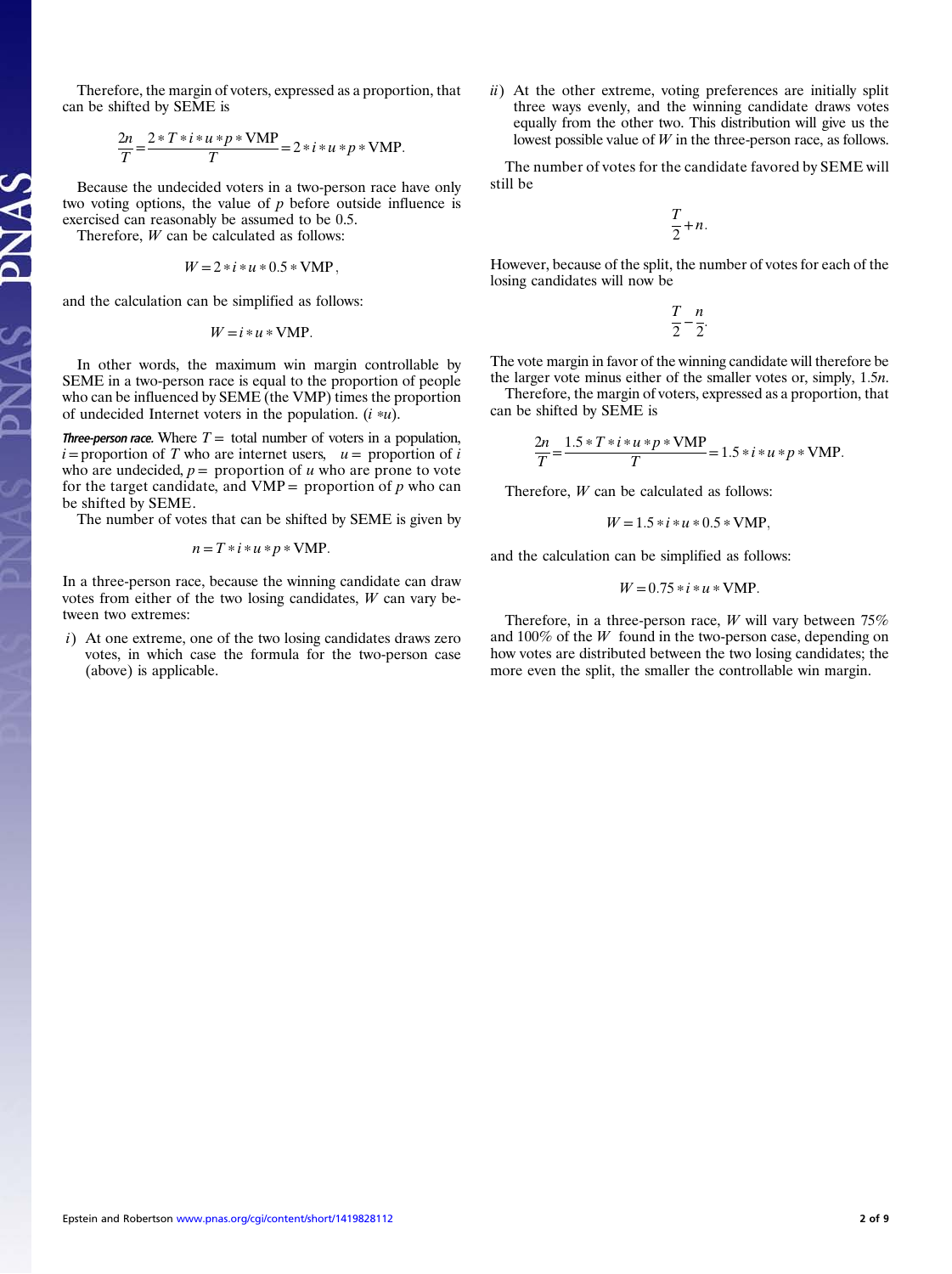

Fig. S1. A possible synergistic relationship between the impact that search rankings have on voter preferences and the impact that voter preferences have on search rankings. The lower curves (red and green) show slow increases that might occur if each of the processes acted alone over the course of a year (365 iterations of the model). The upper curve (blue) shows the result of a possible synergy between these two processes using the same parameters that generated the two lower curves. The curves are generated by an iterative model using equations of the general form  $V_{n+1} = V_n + r[R_n \times (1 - V_n)] + r[O_n \times (1 - V_n)]$ , where V is voter preference for one candidate, R is the impact of voter preferences on search rankings, O is the impact (randomized with each iteration) of other influences on voter preferences, and r is a rate-of-change factor. Because a change in voter preference alters the proportion of votes available, its value in the model cannot exceed 1.0.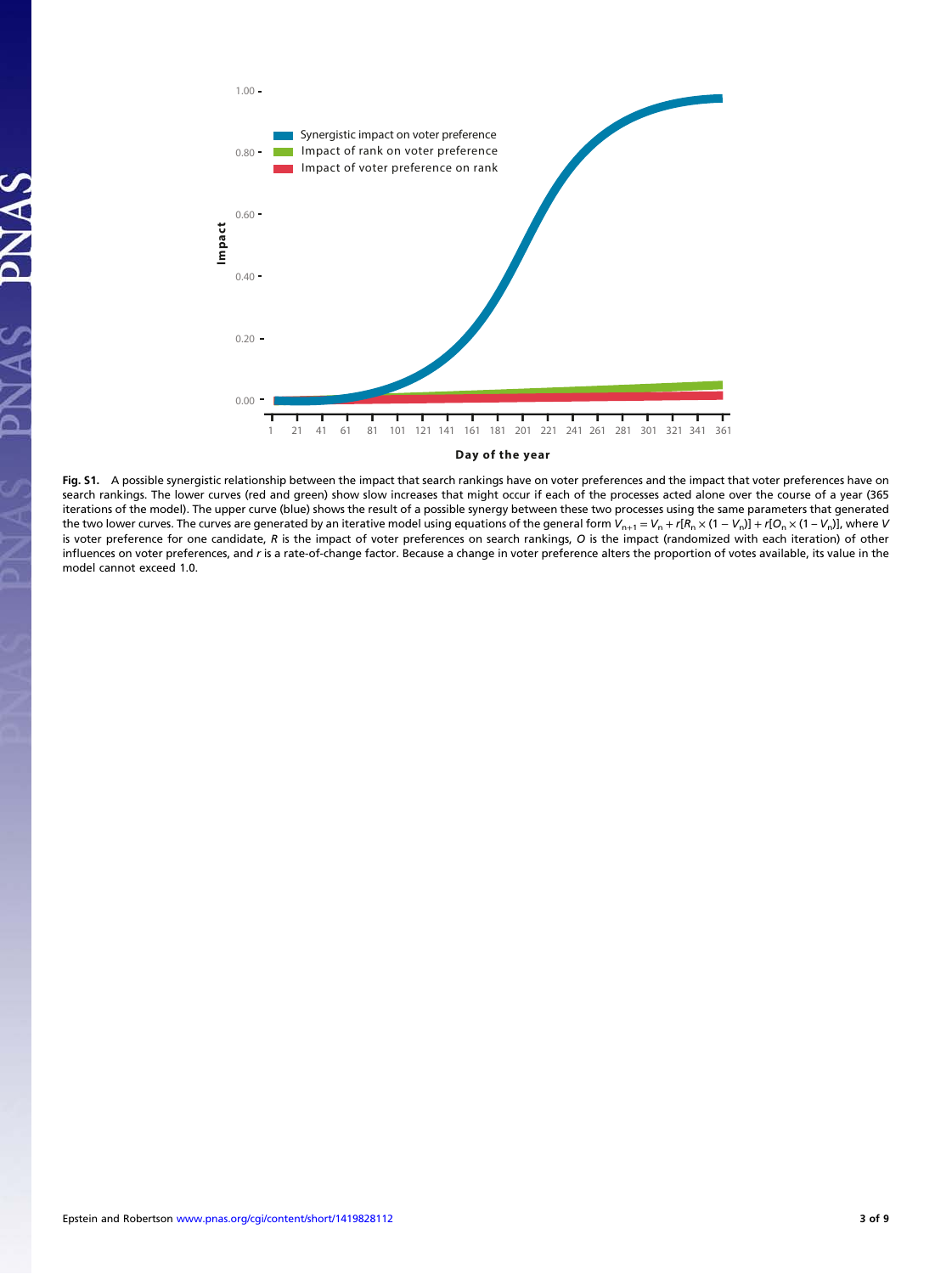# Table S1. Demographics for studies 1 and 2

PNAS PNAS

|                |                                  | Census 2010 <sup>+</sup> |       |                  | Study 1 | Census and study 1 | Study 2 |       |
|----------------|----------------------------------|--------------------------|-------|------------------|---------|--------------------|---------|-------|
| Category       | Value                            | $\boldsymbol{n}$         | $\%$  | $\boldsymbol{n}$ | $\%$    | $\boldsymbol{Z}$   | n       | $\%$  |
| Age            | $18 - 24$                        | 26,718                   | 12.7% | 51               | 16.7%   | 2.097*             | 446     | 21.2% |
|                | $25 - 44$                        | 70,472                   | 33.4% | 122              | 39.9%   | 2.385*             | 1,274   | 60.7% |
|                | $45 - 64$                        | 75,865                   | 36.0% | 95               | 31.0%   | 1.800              | 342     | 16.3% |
|                | $65 - 74$                        | 20,605                   | 9.8%  | 20               | 6.5%    | 1.906              | 33      | 1.6%  |
|                | $75+$                            | 17,140                   | 8.1%  | 18               | 5.9%    | 1.438              | 5       | 0.2%  |
| Race           | White                            | 152,929                  | 72.5% | 179              | 58.5%   | 5.502***           | 1,645   | 78.3% |
|                | <b>Black</b>                     | 25,632                   | 11.8% | 38               | 12.4%   | 0.349              | 126     | 6.0%  |
|                | Hispanic                         | 21,285                   | 9.8%  | 52               | 17.0%   | $4.169***$         | 121     | 5.8%  |
|                | Asian                            | 7,638                    | 3.9%  | $\overline{7}$   | 2.3%    | 1.528              | 123     | 5.9%  |
|                | Other                            | 3,316                    | 2.0%  | 30               | 9.8%    | 10.977***          | 85      | 4.0%  |
| Sex            | Male                             | 101,279                  | 48.0% | 162              | 52.9%   | 1.715              | 1,148   | 54.7% |
|                | Female                           | 109,521                  | 52.0% | 144              | 47.1%   | 1.715              | 947     | 45.1% |
|                | Other                            | n/a                      | n/a   | 0                | 0.0%    | n/a                | 5       | 0.2%  |
| Education      | Less than ninth grade            | 6,655                    | 3.2%  | 2                | 0.7%    | $2.504*$           | 0       | 0.0%  |
|                | Ninth to 12th grade              | 15,931                   | 7.6%  | 45               | 14.7%   | 4.724***           | 22      | 1.0%  |
|                | High school graduate             | 65,951                   | 31.3% | 68               | 22.2%   | $3.417***$         | 231     | 11.0% |
|                | Some college or associate degree | 62,655                   | 29.7% | 145              | 47.4%   | $6.753***$         | 820     | 39.0% |
|                | <b>Bachelors</b>                 | 39,272                   | 18.6% | 30               | 9.8%    | 3.963***           | 752     | 35.8% |
|                | Advanced                         | 20,336                   | 9.6%  | 16               | 5.2%    | $2.616**$          | 275     | 13.1% |
| Used‡          | Yes                              | 126,477                  | 60.0% | 119              | 38.9%   | $7.531***$         | 1,509   | 71.9% |
|                | No                               | 84,323                   | 40.0% | 187              | 61.1%   | $7.531***$         | 591     | 28.1% |
| Income         | Under \$10,000                   | 5,496                    | 3.6%  | 67               | 21.9%   | 20.009***          | 137     | 6.5%  |
|                | \$10,000 to \$14,999             | 5,069                    | 3.3%  | 33               | 10.8%   | 8.538***           | 131     | 6.2%  |
|                | \$15,000 to \$19,999             | 4,549                    | 2.9%  | 28               | 9.2%    | $7.446***$         | 124     | 5.9%  |
|                | \$20,000 to \$29,999             | 12,632                   | 8.2%  | 45               | 14.7%   | 4.800***           | 282     | 13.4% |
|                | \$30,000 to \$39,999             | 13,182                   | 8.5%  | 34               | 11.1%   | 1.857              | 288     | 13.7% |
|                | \$40,000 to \$49,999             | 10,807                   | 7.0%  | 17               | 5.6%    | 1.143              | 239     | 11.4% |
|                | \$50,000 to \$74,999             | 25,516                   | 16.5% | 30               | 9.8%    | 3.602***           | 405     | 19.3% |
|                | \$75,000 to \$99,999             | 17,597                   | 11.4% | 11               | 3.6%    | 4.932***           | 235     | 11.2% |
|                | \$100,000 to \$149,999           | 16,586                   | 10.7% | 5                | 1.6%    | 5.916***           | 148     | 7.0%  |
|                | \$150,000 and over               | 12,102                   | 7.8%  | 0                | 0.0%    | 5.893***           | 46      | 2.2%  |
|                | Prefer not to say                | 30,875                   | 20.0% | 36               | 11.8%   | 4.069***           | 65      | 3.1%  |
| Marital status | Married                          | 113,421                  | 53.8% | 48               | 15.7%   | 13.364***          | 751     | 35.8% |
|                | Widowed                          | 13,612                   | 6.5%  | 27               | 8.8%    | 1.682              | 15      | 0.7%  |
|                | Divorced                         | 23,035                   | 10.9% | 68               | 22.2%   | $6.324***$         | 141     | 6.7%  |
|                | Separated                        | 4,528                    | 2.1%  | 15               | 4.9%    | 3.317***           | 33      | 1.6%  |
|                | Never married                    | 56,203                   | 26.7% | 148              | 48.4%   | 8.576***           | 1,160   | 55.2% |

 $*P < 0.05$ ;  $**P < 0.01$ ; and  $***P < 0.001$ .

Census numbers are in hundred thousands. ‡ For census data, "No" includes "unemployed" and "not in labor force."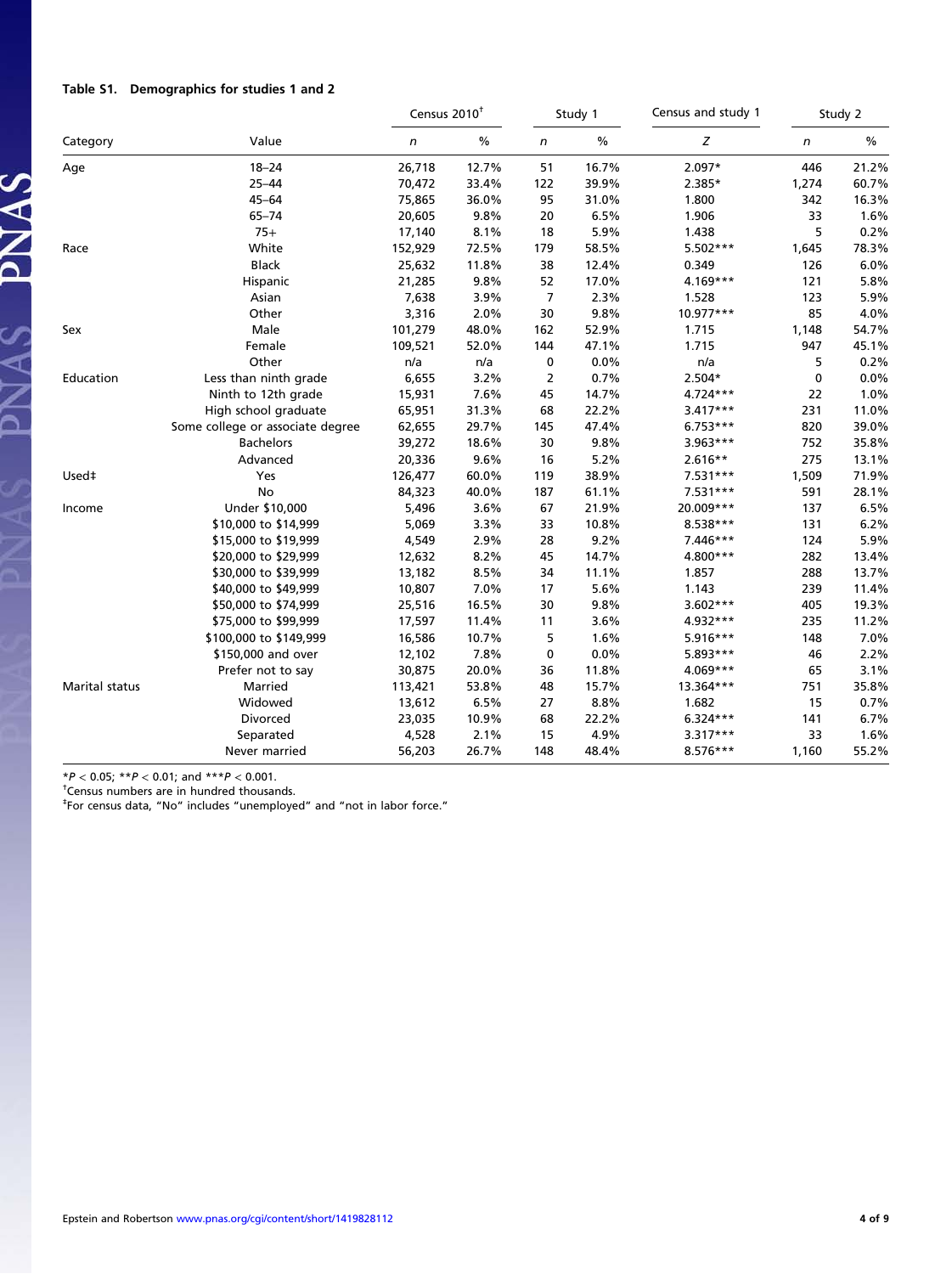### Table S2. Voting preferences by group for study 1

PNAS PNAS

| Experiment     | Voting preferences    |             | Group 1 (Gillard bias) Group 2 (Abbott bias) Group 3 (control) |             | Kruskal–Wallis $(\chi^2)$ | Mann-Whitney u |
|----------------|-----------------------|-------------|----------------------------------------------------------------|-------------|---------------------------|----------------|
| $\mathbf{1}$   | PreImpressionAbbott   | 8.09 (0.34) | 7.74 (0.40)                                                    | 7.41 (0.26) | 3.979                     | 525.0          |
|                | PreImpressionGillard  | 7.06(0.42)  | 7.47(0.35)                                                     | 6.88(0.32)  | 1.395                     | 529.5          |
|                | PreTrustAbbott        | 7.82 (0.31) | 7.85 (0.39)                                                    | 7.35 (0.28) | 3.275                     | 538.5          |
|                | PreTrustGillard       | 6.38(0.40)  | 7.56 (0.30)                                                    | 6.88(0.32)  | 5.213                     | 407.0          |
|                | PreLikeAbbott         | 6.06(0.52)  | 5.68(0.47)                                                     | 5.79 (0.38) | 0.296                     | 538.5          |
|                | PreLikeGillard        | 5.29(0.48)  | 5.76(0.41)                                                     | 5.29(0.37)  | 1.335                     | 500.0          |
|                | PostImpressionAbbott  | 4.24(0.49)  | 7.29(0.51)                                                     | 5.85(0.38)  | 19.029***                 | 252.0***       |
|                | PostImpressionGillard | 7.26 (0.45) | 4.71 (0.47)                                                    | 5.65(0.46)  | 14.667**                  | 286.0**        |
|                | PostTrustAbbott       | 4.59(0.43)  | 7.32 (0.51)                                                    | 6.15(0.38)  | 18.385***                 | 260.5***       |
|                | PostTrustGillard      | 6.91(0.42)  | 4.97(0.43)                                                     | 6.15(0.40)  | 10.809**                  | 326.5**        |
|                | PostLikeAbbott        | 3.88(0.43)  | 6.24(0.58)                                                     | 5.18(0.42)  | 11.026**                  | 341.5**        |
|                | PostLikeGillard       | 5.68(0.49)  | 4.15(0.45)                                                     | 5.41(0.42)  | 5.836                     | 403.0*         |
| $\overline{2}$ | PreImpressionAbbott   | 6.76(0.43)  | 7.50(0.34)                                                     | 6.76(0.44)  | 1.761                     | 477.0          |
|                | PreImpressionGillard  | 6.50(0.36)  | 7.29(0.43)                                                     | 6.12(0.45)  | 4.369                     | 449.5          |
|                | PreTrustAbbott        | 6.41(0.44)  | 7.12(0.30)                                                     | 7.32 (0.44) | 2.700                     | 499.0          |
|                | PreTrustGillard       | 6.56(0.41)  | 7.32 (0.36)                                                    | 6.35(0.43)  | 3.094                     | 465.0          |
|                | PreLikeAbbott         | 5.56 (0.46) | 5.65(0.43)                                                     | 5.76 (0.49) | 0.170                     | 575.0          |
|                | PreLikeGillard        | 5.79 (0.44) | 5.79 (0.48)                                                    | 5.47(0.45)  | 0.306                     | 568.0          |
|                | PostImpressionAbbott  | 3.79(0.41)  | 7.15(0.49)                                                     | 5.24(0.48)  | 20.878***                 | 226.5***       |
|                | PostImpressionGillard | 7.35(0.39)  | 4.79 (0.47)                                                    | 6.00(0.38)  | 15.270***                 | 279.5***       |
|                | PostTrustAbbott       | 3.82(0.40)  | 7.18(0.47)                                                     | 5.53(0.51)  | 21.917***                 | 207.5***       |
|                | PostTrustGillard      | 7.32(0.41)  | 4.97 (0.46)                                                    | 6.18(0.36)  | 13.410**                  | 302.0**        |
|                | PostLikeAbbott        | 3.91(0.42)  | 6.09(0.53)                                                     | 5.56 (0.48) | 9.822**                   | 353.0**        |
|                | PostLikeGillard       | 6.68(0.45)  | 4.29 (0.48)                                                    | 5.79 (0.40) | 12.905**                  | 311.5**        |
| 3              | PreImpressionAbbott   | 7.24 (0.39) | 7.18(0.39)                                                     | 7.88 (0.27) | 1.346                     | 568.5          |
|                | PreImpressionGillard  | 6.12(0.43)  | 7.09 (0.39)                                                    | 7.26 (0.34) | 4.134                     | 452.0          |
|                | PreTrustAbbott        | 7.18(0.35)  | 6.41(0.41)                                                     | 7.53(0.32)  | 3.837                     | 478.0          |
|                | PreTrustGillard       | 6.65(0.38)  | 6.68(0.40)                                                     | 6.97(0.33)  | 0.259                     | 568.5          |
|                | PreLikeAbbott         | 6.59(0.42)  | 5.94 (0.39)                                                    | 6.59(0.43)  | 2.301                     | 491.0          |
|                | PreLikeGillard        | 5.85(0.46)  | 5.85 (0.43)                                                    | 6.26(0.41)  | 1.065                     | 576.5          |
|                | PostImpressionAbbott  | 5.29(0.48)  | 6.82(0.41)                                                     | 6.26(0.48)  | 5.512                     | 384.0*         |
|                | PostImpressionGillard | 6.50(0.45)  | 5.47(0.43)                                                     | 6.21(0.48)  | 3.027                     | 445.5          |
|                | PostTrustAbbott       | 5.38 (0.49) | 6.85(0.45)                                                     | 6.47(0.47)  | 5.091                     | 399.0*         |
|                | PostTrustGillard      | 6.44(0.45)  | 5.76 (0.47)                                                    | 6.29(0.44)  | 1.365                     | 493.0          |
|                | PostLikeAbbott        | 5.29(0.48)  | 6.03(0.48)                                                     | 5.79 (0.53) | 1.129                     | 487.0          |
|                | PostLikeGillard       | 6.12(0.47)  | 5.26 (0.54)                                                    | 6.09(0.51)  | 1.475                     | 491.5          |

Mean (SE)

 $*P < 0.05$ ;  $**P < 0.01$ ; and  $***P < 0.001$ : Kruskal–Wallis tests were conducted between all three groups, and Mann–Whitney u tests were conducted between groups 1 and 2. Preferences were measured for each candidate separately on 10-point Likert scales.

#### Table S3. Voting preferences by group for study 2

|                       |                        | Mean (SE)             |                   |                        |                |
|-----------------------|------------------------|-----------------------|-------------------|------------------------|----------------|
| Voting preferences    | Group 1 (Gillard bias) | Group 2 (Abbott bias) | Group 3 (control) | Kruskal–Wallis $(y^2)$ | Mann-Whitney u |
| PreImpressionAbbott   | 7.40 (0.07)            | 7.36 (0.08)           | 7.37 (0.07)       | 0.458                  | 241.861.5      |
| PreImpressionGillard  | 7.13(0.07)             | 7.12(0.08)            | 7.13(0.07)        | 0.081                  | 243,115.0      |
| PreTrustAbbott        | 7.26 (0.07)            | 7.22 (0.08)           | 7.18(0.07)        | 0.954                  | 241,924.5      |
| PreTrustGillard       | 6.95(0.07)             | 6.89(0.08)            | 6.92(0.07)        | 0.222                  | 241,779.0      |
| PreLikeAbbott         | 6.42(0.08)             | 6.39(0.08)            | 6.23(0.08)        | 2.987                  | 243.677.5      |
| PreLikeGillard        | 6.24(0.08)             | 6.30(0.08)            | 6.11(0.08)        | 3.178                  | 239,556.0      |
| PostImpressionAbbott  | 4.61(0.09)             | 6.88(0.09)            | 5.53(0.09)        | 289.065***             | 120,660.0***   |
| PostImpressionGillard | 6.87(0.08)             | 4.95 (0.09)           | 6.21(0.09)        | 237.034***             | 133,106.5***   |
| PostTrustAbbott       | 4.56(0.10)             | 6.94(0.09)            | 5.57(0.10)        | 281.560***             | 121.786.5***   |
| PostTrustGillard      | 6.84(0.09)             | 4.95 (0.09)           | 6.19(0.09)        | 221.709***             | 136.689.0***   |
| PostLikeAbbott        | 4.55(0.09)             | 6.31(0.09)            | 5.21(0.09)        | 177.225***             | 146.957.0***   |
| PostLikeGillard       | 6.34(0.09)             | 4.64(0.09)            | 5.71 (0.09)       | 176.066***             | 147.372.5***   |

\*\*\*P < 0.001: Kruskal-Wallis tests were conducted between all three groups, and Mann-Whitney u tests were conducted between groups 1 and 2. Preferences were measured for each candidate separately on 10-point Likert scales.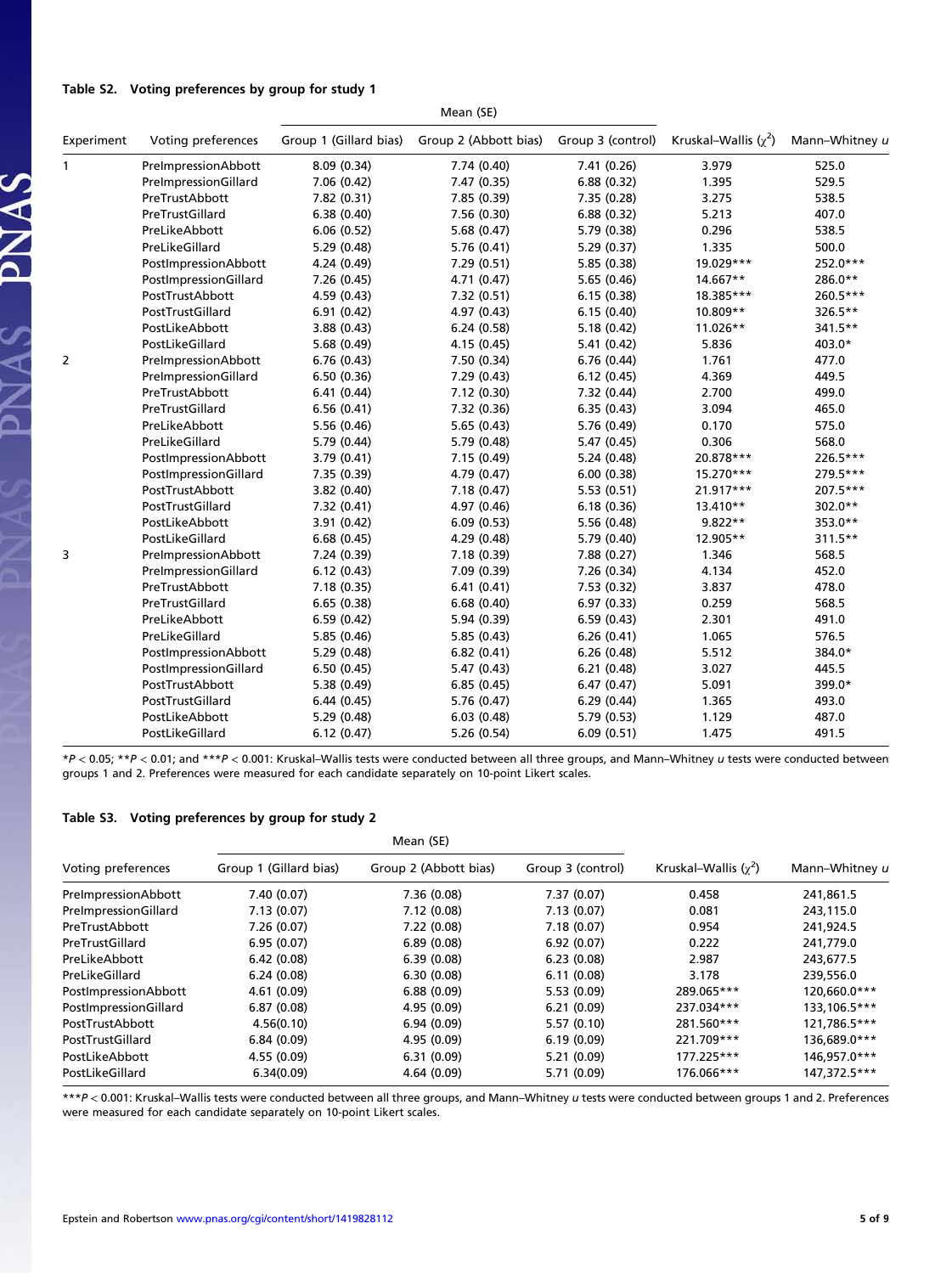# Table S4. Treatment effect estimates for study 2 voting preferences

|                        | Presearch vote |           |             | Postsearch vote |  |  |
|------------------------|----------------|-----------|-------------|-----------------|--|--|
| Predictor variable     | Coefficient    | <b>SE</b> | Coefficient | <b>SE</b>       |  |  |
| Intercept              | $-0.073$       | 0.540     | 0.062       | 0.543           |  |  |
| Sex                    |                |           |             |                 |  |  |
| Female                 | 0              | Referent  | 0           | Referent        |  |  |
| Male                   | 0.039          | 0.110     | $-0.135$    | 0.119           |  |  |
| Other                  | $-0.430$       | 0.922     | $-0.568$    | 0.924           |  |  |
| Race/ethnicity         |                |           |             |                 |  |  |
| White                  | $\mathbf 0$    | Referent  | 0           | Referent        |  |  |
| <b>Black</b>           | 0.115          | 0.224     | 0.090       | 0.245           |  |  |
| Hispanic               | $-0.435$       | 0.235     | $-0.280$    | 0.237           |  |  |
| Asian                  | 0.366          | 0.238     | 0.668       | $0.291*$        |  |  |
| Other                  | 0.133          | 0.274     | $-0.072$    | 0.291           |  |  |
| Age group              |                |           |             |                 |  |  |
| $18 - 24$              | 0              | Referent  | 0           | Referent        |  |  |
| $25 - 44$              | $-0.024$       | 0.144     | $-0.083$    | 0.157           |  |  |
| $45 - 64$              | 0.241          | 0.184     | 0.029       | 0.200           |  |  |
| $65+$                  | 0.258          | 0.411     | 0.685       | 0.519           |  |  |
| <b>Education level</b> |                |           |             |                 |  |  |
| Less than ninth grade  | $\mathbf 0$    | Referent  | $\mathbf 0$ | Referent        |  |  |
| Ninth to 12th grade    | 0.024          | 0.548     | 0.732       | 0.550           |  |  |
| High school graduate   | 0.074          | 0.528     | 0.927       | 0.528           |  |  |
| <b>Bachelors</b>       | 0.094          | 0.529     | 0.842       | 0.530           |  |  |
| Advanced               | $-0.050$       | 0.543     | 0.549       | 0.544           |  |  |

The presearch and postsearch columns report the estimate and variance for both treatment groups using classical regression poststratification. Data for sex, race/ethnicity, age group, and education level came from the 2010 US Census. Data on the number of people who identify their sex as "other" came from a 2011 Gallup study.

 $*P < 0.05$ .

PNAS PNAS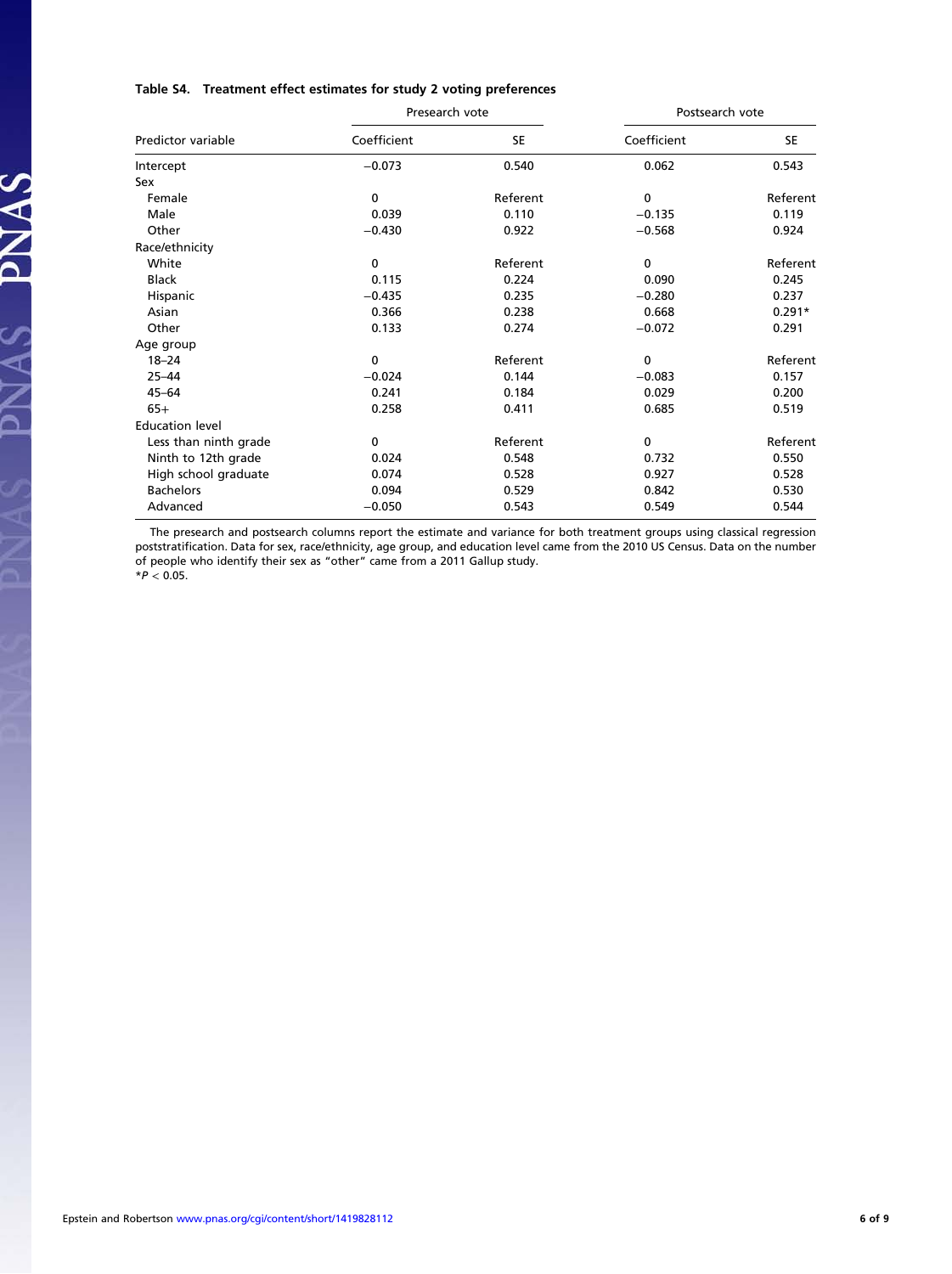# Table S5. Demographics for study 3

PNAS PNAS

|                       |                          |       | Study 3 | Indian Census 2011 (literates) |                                                                 |
|-----------------------|--------------------------|-------|---------|--------------------------------|-----------------------------------------------------------------|
| Category              | Value                    | n     | %       | $\boldsymbol{n}$               | %<br>21.0%<br>45.6%<br>24.7%<br>8.7%<br>51.0%<br>49.0%<br>98.4% |
| Age                   | $18 - 24$                | 602   | 28.0%   | 160,241,457                    |                                                                 |
|                       | $25 - 44$                | 1410  | 65.6%   | 347,587,712                    |                                                                 |
|                       | $45 - 64$                | 124   | 5.8%    | 188, 197, 343                  |                                                                 |
|                       | $65+$                    | 14    | 0.7%    | 66,185,333                     |                                                                 |
| Religion              | <b>Buddhism</b>          | 14    | 0.7%    |                                |                                                                 |
|                       | Christianity             | 262   | 12.2%   |                                |                                                                 |
|                       | Hinduism                 | 1512  | 70.3%   |                                |                                                                 |
|                       | Islam                    | 314   | 14.6%   |                                |                                                                 |
|                       | Jainism                  | 21    | 1.0%    |                                |                                                                 |
|                       | Other                    | 15    | 0.7%    |                                |                                                                 |
|                       | Sikhism                  | 12    | 0.6%    |                                |                                                                 |
| Sex                   | Male                     | 1518  | 70.6%   | 388,428,872                    |                                                                 |
|                       | Female                   | 632   | 29.4%   | 373,782,973                    |                                                                 |
| Education             | None                     | 0     | 0.0%    |                                |                                                                 |
|                       | Primary school           | 4     | 0.2%    |                                |                                                                 |
|                       | Higher secondary         | 71    | 3.3%    |                                |                                                                 |
|                       | Pre-university           | 136   | 6.3%    |                                |                                                                 |
|                       | <b>Bachelors</b>         | 1225  | 57.0%   |                                |                                                                 |
|                       | <b>Masters</b>           | 699   | 32.5%   |                                |                                                                 |
|                       | Doctorate                | 15    | 0.7%    |                                |                                                                 |
| Used                  | Yes                      | 1635  | 76.0%   |                                |                                                                 |
|                       | No                       | 515   | 24.0%   |                                |                                                                 |
| Income                | <b>Under Rs 10,000</b>   | 121   | 5.6%    |                                |                                                                 |
|                       | Rs 10,000 to Rs 29,999   | 206   | 9.6%    |                                |                                                                 |
|                       | Rs 30,000 to Rs 49,999   | 131   | 6.1%    |                                |                                                                 |
|                       | Rs 50,000 to Rs 69,999   | 106   | 4.9%    |                                |                                                                 |
|                       | Rs 70,000 to Rs 89,999   | 146   | 6.8%    |                                |                                                                 |
|                       | Rs 90,000 to Rs 109,999  | 181   | 8.4%    |                                |                                                                 |
|                       | Rs 110,000 to Rs 129,999 | 172   | 8.0%    |                                |                                                                 |
|                       | Rs 130,000 to Rs 149,999 | 132   | 6.1%    |                                |                                                                 |
|                       | Rs 150,000 to Rs 169,999 | 124   | 5.8%    |                                |                                                                 |
|                       | Rs 170,000 to Rs 189,999 | 118   | 5.5%    |                                |                                                                 |
|                       | Rs 190,000 and over      | 486   | 22.6%   |                                |                                                                 |
|                       | I prefer not to say      | 227   | 10.6%   |                                |                                                                 |
| <b>Marital status</b> | Married                  | 1,144 | 53.2%   |                                |                                                                 |
|                       | Widowed                  | 5     | 0.2%    |                                |                                                                 |
|                       | Divorced                 | 4     | 0.2%    |                                |                                                                 |
|                       | Separated                | 78    | 3.6%    |                                |                                                                 |
|                       | Never married            | 919   | 42.7%   | $\equiv$                       |                                                                 |
| Location              | State                    | 1,144 | 53.2%   | 749,758,470                    |                                                                 |
|                       | <b>Union Territory</b>   | 5     | 0.2%    | 12,453,375                     | 1.6%                                                            |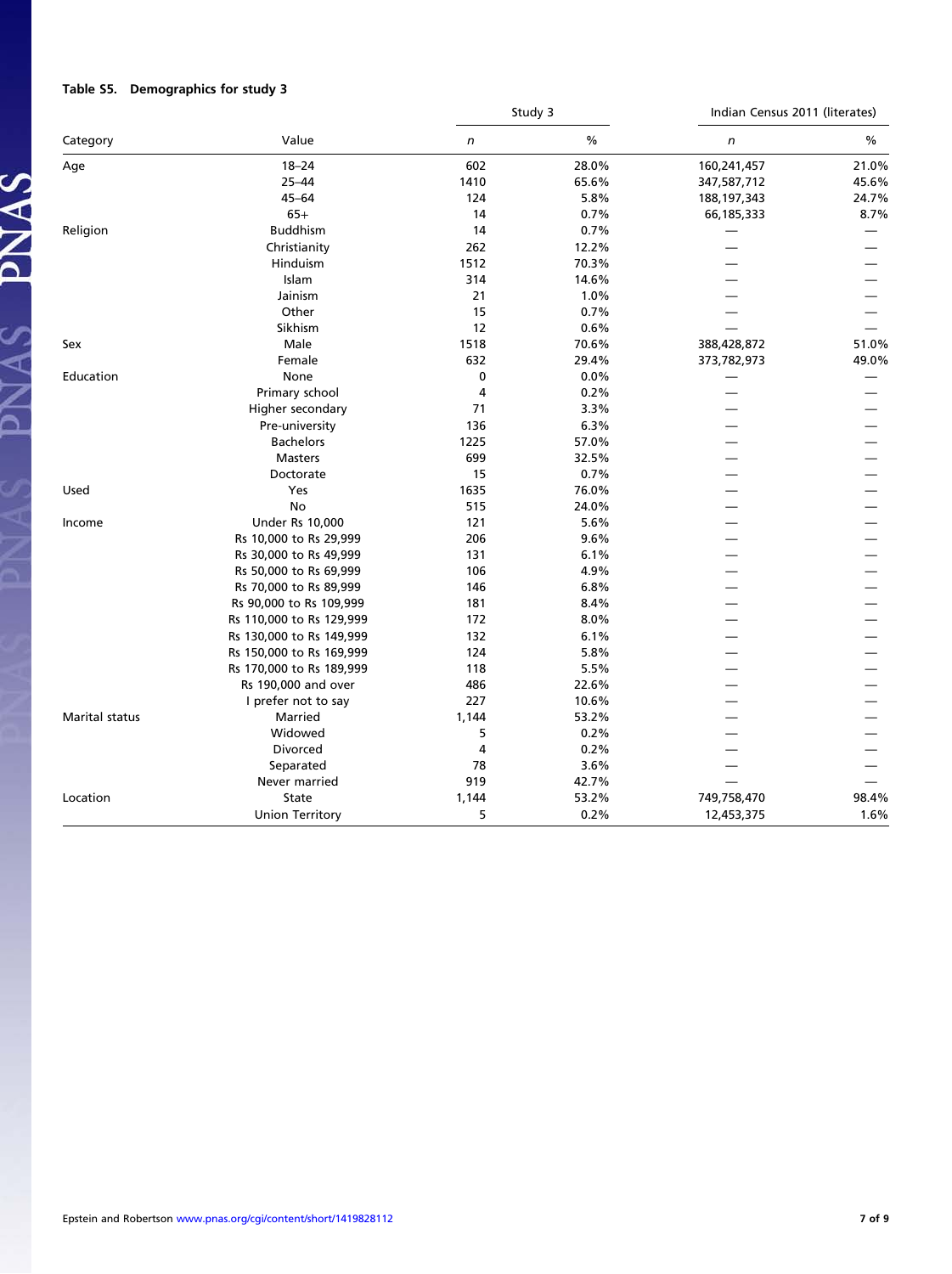### Table S6. Voting Preferences by Group for Study 3

PNAS PNAS

|                         |                       | Mean (SE)               |                     |                           |  |  |
|-------------------------|-----------------------|-------------------------|---------------------|---------------------------|--|--|
| Voting preferences      | Group 1 (Gandhi bias) | Group 2 (Kejriwal bias) | Group 3 (Modi bias) | Kruskal–Wallis $(\chi^2)$ |  |  |
| PreImpressionGandhi     | 5.94(0.10)            | 5.73(0.10)              | 5.65(0.10)          | 4.782                     |  |  |
| PreImpressionKejriwal   | 6.80(0.09)            | 7.07(0.09)              | 7.09(0.08)          | $6.230*$                  |  |  |
| PreImpressionModi       | 7.49(0.10)            | 7.46(0.10)              | 7.48 (0.09)         | 0.188                     |  |  |
| PreLikableGandhi        | 5.71(0.10)            | 5.64(0.10)              | 5.61(0.10)          | 0.722                     |  |  |
| PreLikableKejriwal      | 6.68(0.09)            | 6.78(0.09)              | 6.87(0.09)          | 2.030                     |  |  |
| PreLikableModi          | 7.40(0.10)            | 7.29(0.10)              | 7.29(0.10)          | 1.483                     |  |  |
| PreTrustGandhi          | 5.57(0.11)            | 5.52(0.11)              | 5.42(0.10)          | 0.955                     |  |  |
| PreTrustKejriwal        | 6.54(0.10)            | 6.74(0.10)              | 6.85(0.09)          | 4.546                     |  |  |
| PreTrustModi            | 7.22(0.11)            | 7.31(0.11)              | 7.27(0.10)          | 0.159                     |  |  |
| PreLikelyToVoteGandhi   | 0.10(0.12)            | 0.08(0.12)              | 0.08(0.12)          | 1.587                     |  |  |
| PreLikelyToVoteKejriwal | 1.19(0.11)            | 1.38(0.11)              | 1.55(0.10)          | 5.178                     |  |  |
| PreLikelyToVoteModi     | 2.15(0.12)            | 2.12(0.12)              | 2.06(0.12)          | 0.202                     |  |  |
| PostImpressionGandhi    | 5.78(0.10)            | 5.52(0.10)              | 5.35(0.10)          | $9.552**$                 |  |  |
| PostImpressionKejriwal  | 6.50(0.09)            | 6.96(0.09)              | 6.70(0.08)          | 14.288**                  |  |  |
| PostImpressionModi      | 7.27(0.10)            | 7.26(0.10)              | 7.60(0.09)          | 7.860*                    |  |  |
| PostLikableGandhi       | 5.62(0.10)            | 5.46(0.10)              | 5.26(0.10)          | $6.322*$                  |  |  |
| PostLikableKejriwal     | 6.37(0.09)            | 6.84(0.09)              | 6.64(0.08)          | 13.456**                  |  |  |
| PostLikableModi         | 7.24(0.11)            | 7.20(0.11)              | 7.47(0.10)          | 3.874                     |  |  |
| PostTrustGandhi         | 5.71(0.11)            | 5.48(0.10)              | 5.22(0.10)          | 11.386*                   |  |  |
| PostTrustKejriwal       | 6.38(0.10)            | 6.89(0.10)              | 6.68(0.08)          | 15.840***                 |  |  |
| PostTrustModi           | 7.18(0.11)            | 7.20(0.11)              | 7.49(0.10)          | 4.758                     |  |  |
|                         |                       |                         |                     |                           |  |  |

\*P < 0.05; \*\*P < 0.01; and \*\*\*P < 0.001: Kruskal–Wallis tests were conducted between all three groups. Preferences were measured for each candidate separately on 10-point Likert scales.

| Predictor variable | Presearch vote |            | Postsearch vote |            |  |
|--------------------|----------------|------------|-----------------|------------|--|
|                    | Coefficient    | <b>SE</b>  | Coefficient     | SE         |  |
| Intercept          | $-0.716$       | $0.090***$ | $-0.552$        | $0.088***$ |  |
| Sex                |                |            |                 |            |  |
| Male               | 0              | Referent   | 0               | Referent   |  |
| Female             | 0.168          | 0.100      | 0.030           | 0.099      |  |
| Age group, y       |                |            |                 |            |  |
| $18 - 24$          | 0              | Referent   | 0               | Referent   |  |
| $25 - 44$          | 0.031          | 0.103      | 0.067           | 0.101      |  |
| $45 - 64$          | $-0.222$       | 0.217      | $-0.057$        | 0.208      |  |
| $65+$              | $-0.213$       | 0.598      | $-0.366$        | 0.598      |  |
| Location           |                |            |                 |            |  |
| State              | $\mathbf 0$    | Referent   | $\mathbf{0}$    | Referent   |  |
| Union Territory    | $-0.401$       | 0.294      | $-0.321$        | 0.279      |  |

# Table S7. Treatment effect estimates for study 3 voting preferences

The presearch and postsearch columns report the estimate and variance for both of the treatment groups using classical regression poststratification. Data for sex, age group, and location came from the 2011 India Census.

\*\*\* $P < 0.001$ .